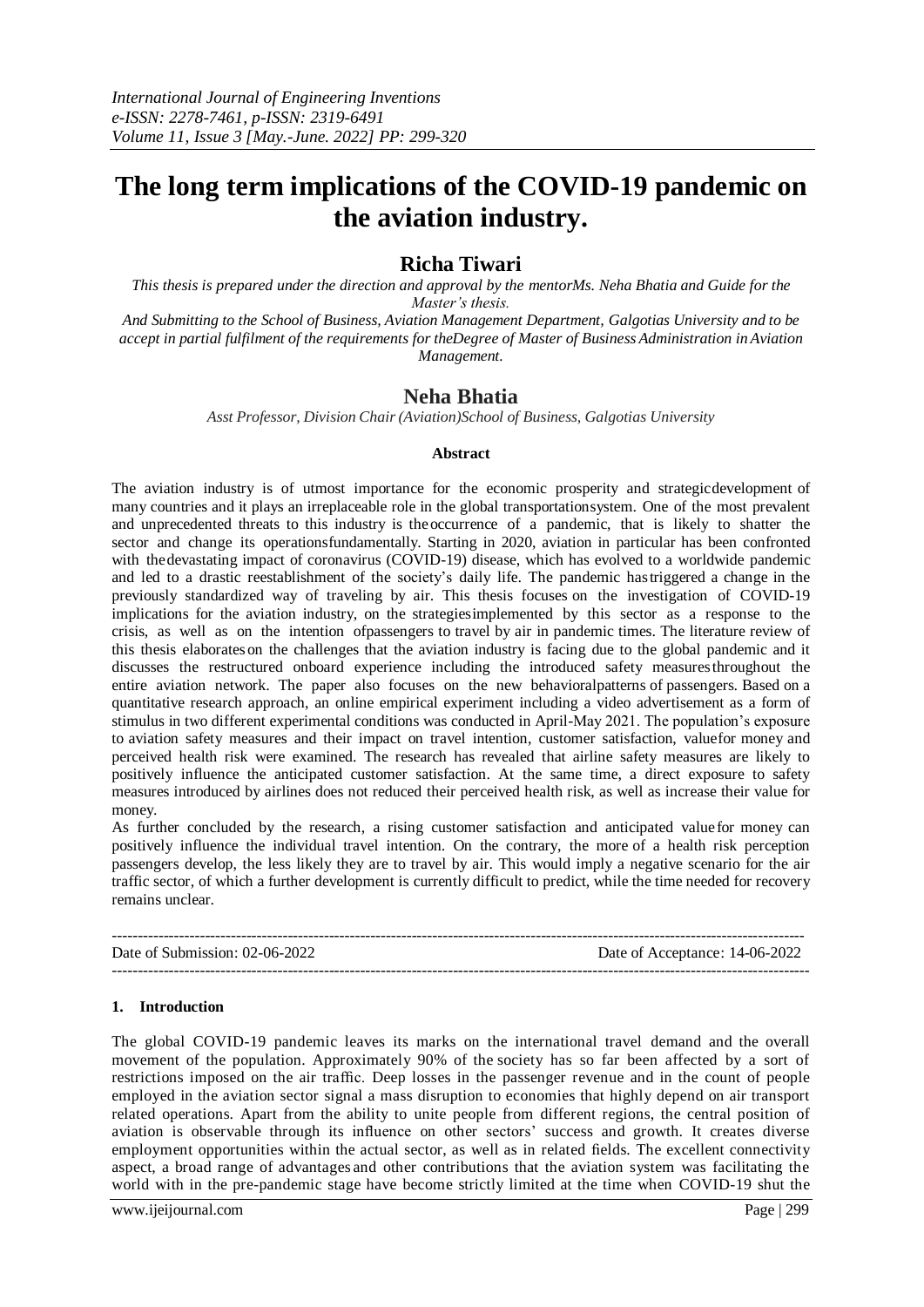door on international tourism and has exposed the industryto a severe crisis. Nowadays, depending on the country, the air traffic operations are either limited or completely unavailable. Some airlines have reached the point when they are forced to discontinue their business activity partly or entirely. Bankruptcy files, closure of subsidiaries and other actions result from failure to survive the crisis (Albers & Rundshagen, 2020). One of themain questions that potential passengers are nowadays interested in being answered is when will they be able to travel carefree again. Apart from the fearof the infection itself, some additional sources of concern are quarantine regulations and the probability of flight connections to be cancelled. As the number of COVID-19 cases per region has steadily increased, the amount of flights operated in that specific area have become less (IATA, 2020). Since the COVID-19 outbreak, the drastic decline in departing flights has almost reached

-52%. Indeed, each restriction that a country issues on e.g. crossing borders or the acceptance of international travellers means a challenge for the usual operations of global aviation.

This thesis attempts to answer the following three research questions:

RQ1: How does the COVID-19 pandemic affect the aviation industry?

RQ2: What are the strategies pursued by the aviation industry in order tosurvive the COVID-19 crisis?

RQ3: What is the impact of a perceived health risk, anticipated value for moneyand customer satisfaction on the behavioural (travel) intention of passengers? It is of great importance to understand the kind of threat that the aviationbusiness is exposed to in case of a pandemic by identifying major vulnerabilities. The relevance of this matter is supported by its high topicality, as well as by the direct impact that the COVID-19 pandemic has on the pivotal role of the aviation industry. The topic is considerably new and of high interest in the discussed context, which raises the need for further research. Thepresent research aims to fill a knowledge gap by providing a deeperunderstanding of the actual implications that the pandemic has for the airtraffic industry. It is a further target of this thesis to uncover possiblebehavioural patterns that have emerged due to the presence of the COVID-19 disease. Hereby, the paper examines the perception of passengers towardstravelling by air in times of a pandemic, with focus on what might be a potential driver of their travel intention. Furthermore, it intends to reflect on the strategies and paths that airlines pursue, especially on the adopted safety measures that are meant to protect passengers and ensure the competitiveness of airlines on the market. An online 10 experiment will becreated and distributed through diverse social media channels in order to gainvaluable data on the researched topic. The experiment will focus at measuringperceived health risk, anticipated value for money, as well as customersatisfaction of respondents both in the presence and absence of safetymeasures implemented within the aviation industry and at conducting a research on causality. This paper consists of the following parts: introduction,literature review, methodology, analysis &results and conclusion & recommendations. The introductory part has the purpose of presenting thediscussed topic. It further contains information on the aim of the thesis, on the hypotheses to be tested including the research approach, and lastly on the detailed thesis outline. The literature review first provides knowledge on the role of the aviation industry within the transportation network and afterwardsoutlines the COVID-19 pandemic outbreak in the aviation context. This sectionis followed by a detailed discussion on the challenges that the aviation businessis dealing with in regards to the emerging pandemic. The next section primarily focuses on the safety measures introduced across the air traffic industry, with an emphasis on the function of air filters and a description of the up-to-date onboard experience. This part also reveals both the new trends and threats that the world of aviation is encountered with, as well as what recovery-driven steps are pursued by this industry. This section of the thesis is concluded with information on governmental responses and support provided to aviation businesses. The following part of the thesis covers the topic of new behavioural patterns of potential passengers when it comes to travelling by airin pandemic times. The methodology part describes the chosen research design and data collection method, as well as provides details on the exact manipulation of the stimuli, including the corresponding survey questions. The analysis  $\&$  results section presents the outcomes of the experiment and discusses all related 11 takeaways. Afterwards, conclusions on the topic are drawn, combined with a section on the chances for aviation to recover and an outlook on its future.

#### **2 Literature Review**

#### **2.1 The role of the aviation industry in global transportation**

The aviation industry is a complex system that plays an indispensable role in the global transportation of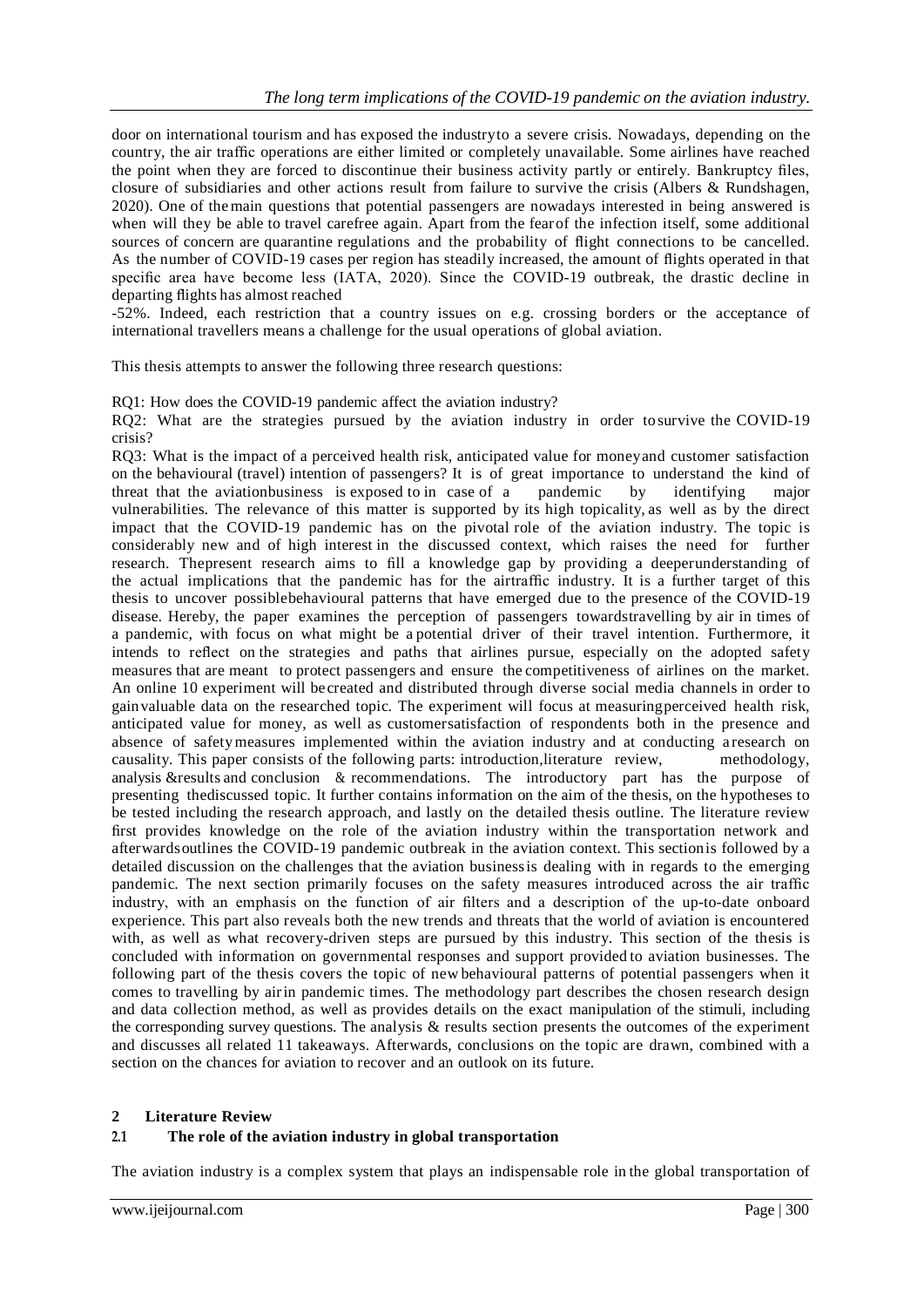people and freight on scheduled domestic and international flight connections. It encompasses all units that actively participate in the execution of air traffic, such as airlines, airports and aircraft producers (Air Transport Action Group, 2014). The importance of the air traffic sector has been concluded in Poonam's research (2020). Based on his findings,this sector is not only a major contributor to economic prosperity, it also playsan important role in the performance of related sectors such as tourism.

Additionally, it allows people to conveniently travel around the world and reach their target destination within the shortest time (Poonam, 2020). The aviation benefits report published by ICAO (2019) reveals that approximately 65 million job opportunities are created by this industry. The research has shown that the aviation sector contributes on average with around 3.6% to the worldwide GDP(ICAO, 2019). Furthermore, the sector forms a significant part of modern logistics systems. Due to its speed, convenience and efficiency air transport is highly sought for important freight transport. It is the fastest and safest way of transporting perishable freight and freight of high value over larger distances (Lenin, 2015). This makes the aviation industry a facilitator of global trade by enabling access to foreign marketplaces around the globe (Lenin, 2015).

Aviation also 12 encourages the process of innovation and it aids to increase the overall productivity levels (Lenin, 2015). The industry of aviation has ever since invested time and effort in progressing towards a development in various areas (Mrazova, 2014). For instance, the optimization of the way of flying while mitigating the environmental impact is a challenge aimed to be tackled by the industry. Mrazova (2014) explains that aviation strives for the constant improvement in the field of sustainable operations and in preventing climate change by e.g., minimizing its carbon footprint (Mrazova, 2014). The detailed study of Garrow and Lurkin (2021) proposes that on average 60% of international travelers make use of air transport and above 30% of worldwide imports and exports occur by air (Garrow & Lurkin, 2021). The Air Transport Action Group (2014) has described one of the core values of aviation as the facilitation of timeefficient movements across the established route networks.

The statistics obtained from this sector point out that the number of people traveling by air on annual basis can exceed a 3 billion figure (Air Transport Action Group, 2014). Especially civil aviation plays a vital role in diplomatic and political context, having positive effects on the relationships of two or more nations. The authorities of countries can agree upon establishing air route networks that would meet the interests of their population, as well as to facilitate the flow of cargo (Kobierecki, 2020). Whenever a physical access to a specific region is limited or not possible, aviation offers reliable solutions. It helps to develop a connection to all parts of the world and provide assistance in emergency situations (Air Transport Action Group, 2014). Within the aviation environment, the integration of various regions together with raising the air connectivity are topics of high priority (PwC, n.d.). ICAO (2019) suggests that the ability of air traffic to grow depends on several aspects, for instance on earned profits. The passengers preference for an airline or destination is often determined by their image. The extent to which they are considered as safe can 13 affect the travel demand and either support or hinder the air traffic growth(ICAO, 2019).

## **2.2 The COVID-19 pandemic outbreak**

The year 2020 has been marked by the outbreak of the disease called coronavirus (COVID-19). Due to the rapid spread of this infectious respiratory illness a global pandemic emerged, which has brought tragic implications for the society. Many people have lost their lives, the everyday life has been restructured and a disruption of multiple industries has occurred (De Vos, 2020). The transmission of the virus can occur either from person to person or through droplets on surfaces that individuals might touch. Mostly, infected individuals are only experiencing mild symptoms but in some cases the infection can be life-threatening. The most frequent symptoms compatible with COVID-19 are fever, cough and shortness of breath (Harvard T.H. Chan -School of Public Health, 2020). In December 2019, first cases showing symptoms of the disease were detected in Wuhan, China. Following these events, the previously unidentified illness has been given the name novel coronavirus. The virus has continued to spread from China to the entire world and up to the present day, it keeps causing damages to economies and it is reshaping the lifestyle of people worldwide (USF Center for Urban Transportation Research, 2020). A reproduction number represents a single case that can possibly transfer a specific disease to others. The main target of governments is to decrease the number of new infections originating from an individual case. In order to prevent the coronavirus disease from spreading and to achieve a decline in the number of reproductions, countries across the globestarted to introduce safety measures (Fischer et al., 2020). 14

## **2.3 Challenges in the aviation industry during the COVID-19pandemic**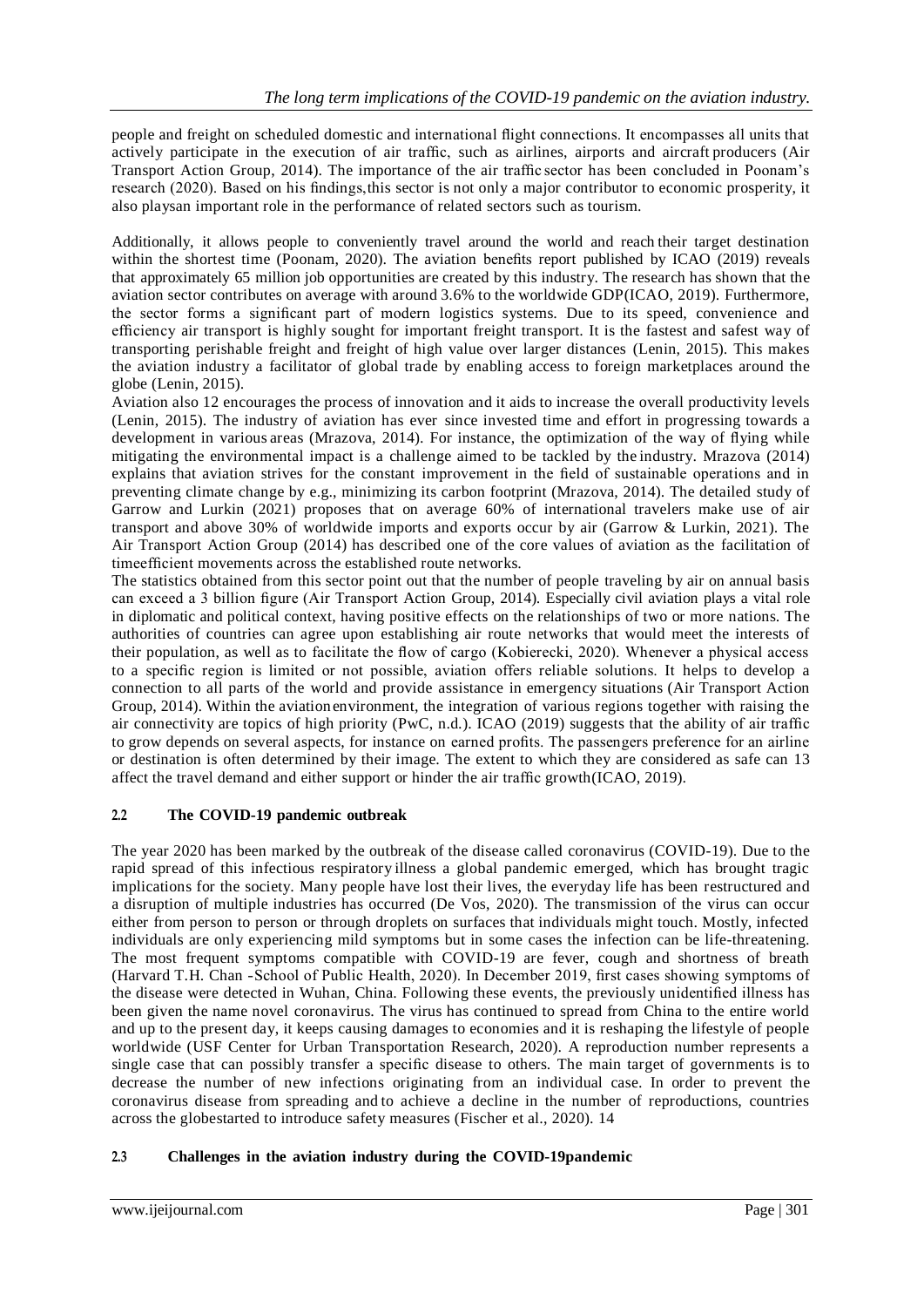The aviation sector is an inevitable component of the transport industry and is of high importance for all countries. However, the COVID-19 pandemic is responsible for the current downturn in the industry and air traffic is perceived as a potential way of bringing the disease to other regions. This industry has very few options to proceed with operations during such collapse.

The occurred shock has caused it to go through a phase of economic vulnerability (Dube et al., 2021). There has been a course of important events that have determined the fight against the spread of COVID-19 by country. To keep the spread of the illness under control governments have introduced limitations of air traffic, which have had a direct impact on national and international aviation. Many countries that were experiencing a quick rise in the number of infected citizens have made the decision to proceed with a country-wide lockdown, while flights kept being suspended and airports wereclosing down (Gössling et al., 2020). Right after the virus has been identified in China, it became the first nation to impose a lockdown (KPMG, 2021). Shortly after, several other countries have followed this example and a sequence of announced lockdowns has initiated. Furthermore, an official warning from traveling outside the US has come into effect (Monmousseau et al., 2020).

Immediately after this event, the official border closure of almost all European Union nations occurred. Consequently, only EU citizens were allowed to returnto their home country and the rest of travelers has been banned (Monmousseau et al., 2020). The sudden slowdown stands in the way of further aviation industry's development and expansion. These are some of the prerequisites for creating jobs and for the overall prosperity of the economy (European Commission, 2020). 15 Capacity reductions, low demand and a lot of uncertainty are some of the implications caused by COVID-19 that the aviation environment is confronted with. The pressure on the industry comes from the side of employment too. Sobieralski (2020) suggests that the workforce of the air travel sector might go down by -13%. His research proposes that airline employees in charge of customer handling are the ones to be most at risk (Sobieralski, 2020). Due to the pandemic, a problematic has emerged that consists in airlines trying to retain their flight routes and continue operating flights with no passengers, which leads to undesirable outcomes. Such operations are not feasible for airlines in the long-term (Poonam, 2020). Whilethe labor costs go down, salaries of people employed in this sector, as well as revenue generated by airlines drop too. According to IATA (2020), COVID-19 has showed to have a damaging effect on the the advantages that each aviation job is capable to bring for the entire economy. There has been a percentage change of -35% in the aviation employment during the 2020 time period. The crisis has also caused the percentage of gross valued added that each aviation worker generates to experience a greater loss (IATA, 2020). As a consequence ofthe coronavirus crisis and limited flight schedules, airline fleets are staying on the ground for a long time. There are expenditures related to maintaining aircrafts in good conditions and several other outstanding costs that need to be carried, such as parking costs (Adrienne et al., 2020). Airlines are increasingly struggling with where to store the aircrafts while trying to survive these challenging times that the industry is facing. Current plans of some airlines involve a sooner retirement of older aircrafts (Adrienne et al., 2020).

Nowadays, aircraft producers such as Airbus have to deal with a significantly low demand for airplanes (Dube et al., 2021). Similarly, Boeing is going through a period determined by extremely reduced production. Generally, a great amount of uncertainty is prevailing across the aviation businesses (KPMG, 2021). 16 The aircraft leasing sector is also put at risk due to the coronavirus crisis. Due to the bad financial situation imposed by the pandemic, those airlines that only lease their aircrafts were put in the situation when they need to return them to the owner (Wilson et al., 2020). Since the beginning of the pandemic, the flight volume has been suffering and the entire industry's performance turned out to be very weak. The constantly prolonged limitations of air traffic contribute to the severity of financial backlog experienced by airlines and the rest of the sector (Dube et al., 2021). The commercial aviation sector, which also includes the carriage of freight and medical supply has beengrowing over a period of time until February 2020 (Bielecki et al., 2020). The passenger revenue per kilometer metrics has been experiencing a sharp downturn throughout the 2020 period (IATA, 2020). In 2020, there has been an overall decline of nearly -60% in total spendings of people who traveled by air in contrast to pre-covid phase (IATA, 2020). By end of March 2020, as opposed to previous year the total count of air transport services dropped by - 55%. By April, the number of scheduled flight connections continued to decline, reaching a downturn of - 74% in contrast to last year's performance. Multiple countries have made the decision to permit traveling for special purposes only,such as to make it possible for nationals to return back to their country.

Depending on the region, both in-bound and out-bound flights were restricted or completely prohibited (Bielecki et al., 2020). In 2019, the amount of planned flight connections has reached 38.9 million. This number declined drastically throughout the year 2020, totaling roughly 23 million. In this case, the represented percentage change accounts for -40,6%. (Bielecki et al., 2020) In case of the metric revenue from passengers per kilometer, a drop of nearly -66% in contrast to 2019 can be observed, together with an intense decline in flight ticket bookings. In addition, the passenger demand for cross-border travel fell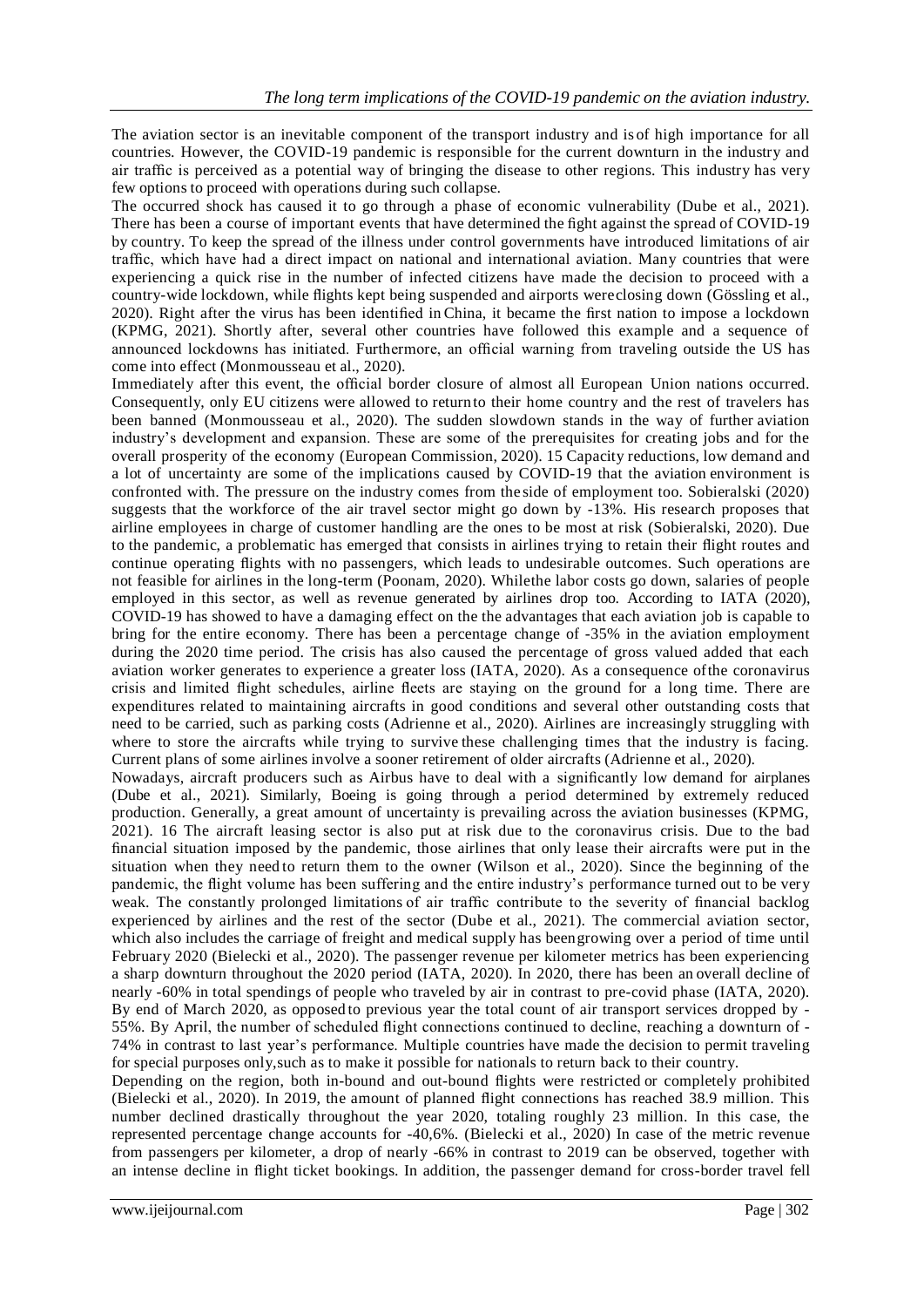by roughly -76% (HospitalityNet, 2021). 17 The broad range of benefits that aviation brings for the global economy has been particularly restrained due the coronavirus crisis. Connectivity by air could have not been held at the same level as before the pandemic and airline carriers have been forced to constantly cut expenses (IATA, 2020). The implications of the pandemic are alsovisible on the passenger count per flight. Compared to the year 2019, the amount of passengers who traveled by air in 2020 fell by -50,6%. This figure corresponds to a decrease from initial 4.5 billion to 2.2 billion travelers (Bielecki et al., 2020). The investments in new aircrafts went down since the start of the COVID-19 crisis. From the original amount of ordered aircrafts, commercial airlines were only able to acquire a half of them due to the pandemic outbreak. IATA (2020) proposes that depending on how the passengers demand for airline services will develop, the probability of undertaking similar investments might rise or decline accordingly (IATA, 2020). Despite of relatively low fuel costs, airlines are planning to move forward withthe strategy of retiring older airplanes. Some of the aircrafts might not be completely retired yet but kept stored instead (IATA, 2020). Due to unpredictable implications of the COVID-19 crisis the situation in the aviation sector is currently determined by limited operations, grounded aircrafts and increased transports of cargo instead of people. The vast majority of commercial airlines are daily facing the struggle of deciding which routes are still making profit and can be retained. In the meantime, airline managementteams are obliged to keep up with staff members and clients and provide them with at least short-term solutions, that are met in line with governments´ strategy (Boston Consulting Group, 2020).

# **3. The COVID-19 safety measuresin the aviation industry**

# **3.1 The significant role of air filters for safe travel**

The COVID-19 outbreak has caused airlines to adapt their marketing strategies and focus on different aspects than before the pandemic. In order to protect passengers and respond to their needs, nowadays the emphasis lies in offering a virus-free travel experience. The current focus of airline marketing is on high cleanliness standards and sanitizing efforts. The marketing specialist Pavel Bogomolov (2020) explains the necessity to inform passengers about the presence of the so called HEPA filters in the majority of aircrafts. The purpose of these systems is to filter the air on board during the entire flight (Bogomolov, 2020). The presence of air filters onboard of an airplane has gainedimportance since the beginning of the pandemic. An air filtration system in thecabin is implemented in nearly all passengers aircrafts. These are known for effective replacement of air in the cabin taking place in regular intervals and for minimizing the risk of virus contamination (Congressional Research Service, 2020). The reintroduction of air traffic depends to a certain extent on the perceived probability of COVID-19 transmission inside an aircraft (Bieleckiet al., 2020). According to studies performed on the probability of getting infected by COVID-19 on board of an airplane, assuming that all regulations are strictly being followed the risk is considered to be minor. This also applies for ascenario when there is an infected person among passengers (Bielecki et al., 2020). 19

## **3.2 The new onboard experience**

In the air travel business, the process of revolutionizing the onboard experience has already initiated with the acquisition of advanced technologies.Some of the air purification tools that airlines can adopt include UV-rays disinfection. The incorporation of this system would limit the disease spread and accelerate the restart of airline operations (Pecho et al., 2020). Norms and standards that used to apply to airline operations during pre-pandemic stage were transformed and adapted to the current needs of the market. The seating proximity inside of an aircraft becomes a topic of interest. The US Department of Health and Human Services (2021) claims that a previous study has shown the risk of infection with COVID-19 in the cabin can be reasonably decreased under the condition that middle seats stay unoccupied (US Department of Health and Human Services, 2021). This finding results from observations of a three-row seating configuration with middle seat excluded from sale. This strategy would therefore be seen as a preventive measure for ensuring social distance onboard (US Department of Health and Human Services, 2021). In this scenario, the usual capacity of such airplane configuration would go down to 62%. This makes it difficult for airlines to achieve profit and therefore the prices offered to customers would need to be adjusted accordingly (Poonam, 2020). The regular prices could possibly go up to 53%, potentially leading to in-affordability for many travelers. This is one of the reasons why IATA does not support the decision of excluding the middle seat from sale (Poonam, 2020). Each airline has fixed expenditures and a minimum of 77% occupancy onboard is necessary to make profit. From this reason, strategies such as leaving the middle seat empty are rather counterproductive for most airlines interms of revenue (Janzen,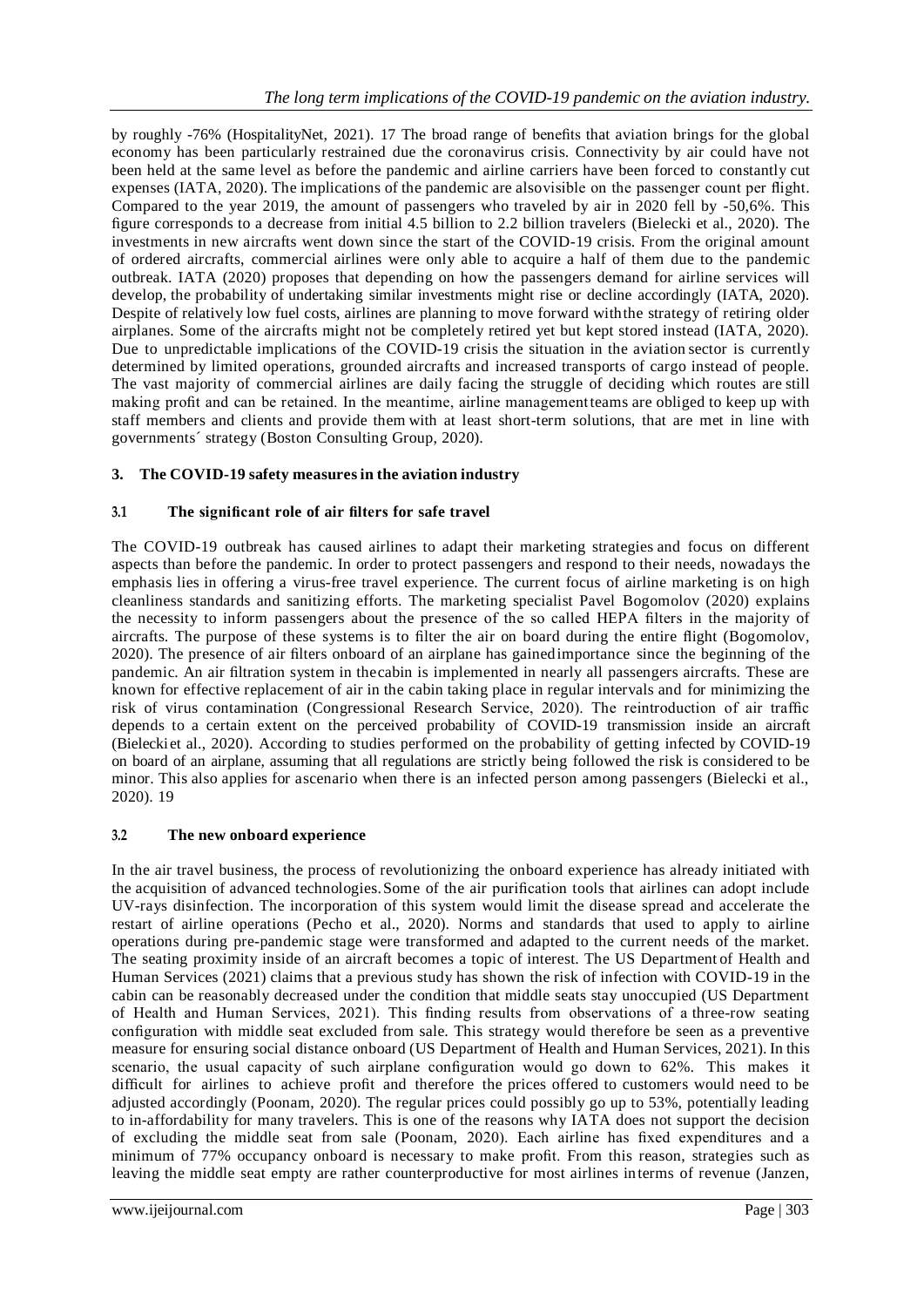2020). Ensuring the effectiveness of implemented measures is nowadays an essential business opportunity for airlines (Poonam, 2020). Apart from 20 the idea to exclude center seats from active sale, there is another strategy that requires aircraft interiors to go through a change. This modification of the usual seating configuration is based on installing middle seats opposed to those on left and right side in the economy class (Hardingham-Gill, 2020). Such arrangement would avoid that travelers face each other during flight and possibly reduce the risk of contamination. This is planned to be further enhanced by the addition of protective shields for every seat that would ensure a complete isolation of people onboard. In all these cases the main target is to comply with social distancing rules (Hardingham-Gill, 2020). Nowadays, the majority of airlines pay more attention to sanitation and before passengers are allowed to board the aircraft, all surfaces are being disinfected. The disinfection of the entire aircraft prior and after each flight is becoming a standardized procedure (Bielecki et al., 2020). The virus outbreak is also behind the notable change that has happened to thehospitality onboard. Some airlines have restricted or completely suspended theconsumption of food & beverage during a flight. In some cases, items such as alcohol are not available anymore and frequently, passengers might only receive prepackaged food (Aerospace Technology, 2020).

#### **3.3 Protective measures for passengers**

A recent experiment on the in-flight COVID-19 transmission during a long-haul flight has revealed that travelers wearing surgical masks are less probable to get infected with the disease (Nir-Paz et al., 2020). The Harvard T.H. Chan School of Public Health (2020) points out the importance of wearingface masks while traveling by air (Harvard T.H. Chan - School of Public Health, 2020). They are highly protective for individuals who spend time in aircraft environment or at airports and should be used during the entire journey. The combination of wearing face masks, keeping distance and sticking to hygiene standards can 21 reduce the likelihood of disease transmission (Harvard T.H. Chan - School of Public Health, 2020). These findings are supported by WHO (2003) and extended with the recommendation to perform temperature checks for both travelers and staff (WHO, 2003). WHO (2003) also emphasizes that everyone who shows symptoms similar with COVID-19 is supposed to reschedule the journey by air up to the point of recovery (WHO, 2003). Further air-travel related measures include RT-PCR and rapid antigen testing. In both cases, the purpose is to detect the presence of COVID-19 among passengers early enough. Based on the specific requirements of a country, airlines require travelers to hold a negative certificate in order to approve their arrival. In case of the RT-PCR test, the evidence is very accurate but only available after several hours (European Centre for Disease Prevention and Control, 2020). Even though the specific travel requirements may vary, currently above 100 countries enforce the so called RT-PCR certificate from people traveling by air.This test must indicate a negative result and it cannot exceed the maximum time limit of validity, that the individual country has decided on, which is mostly between 48 and 96 hours (Bielecki et al., 2020). A rapid antigen test delivers a result within a couple of minutes and can be done for instance, directly at airports. Another measure of preventing infectious cases to spread the disease in a country is the introduction of mandatory quarantine for incoming passengers (European Centre for Disease Prevention and Control, 2020). In some selected regions it is the case that - in order to prevent the need for quarantine - next to a COVID-19 test done before the journey an additional test must be provided after arrival in the final destination within a prespecified period of time (Pitrelli, 2020). A study has been performed on the effectiveness of conducting routine asymptomatic tests for airline travelers. The recommendation resulting from the research is to give rise to testings and quarantine after returning back to the home country. This appears to be especially 22 important when travelers are coming back from an area with highincident rate (Kiang et al., 2021). Despite of the fact that the Antigen test method delivers a result within shortest period of time, it does not replace a PCR certificate and therefore cannot be used in order to enter a country in most of the cases (Bielecki et al., 2020). A combination of testing for COVID-19and mandatory quarantine is also a frequent approach in fighting against the pandemic. Measures that bring the most serious implications for the aviation sector are travel bans and border closures. These have proven to have catastrophic consequences for the financial stability of the air traffic industry (European Centre for Disease Prevention and Control, 2020). The procedures prior, during or after a flight are implemented to help the industry to restartits operations. Before being accepted on a flight, travelers might be asked to fillout a health declaration form. As proposed by ICAO (2020) these forms can raise the confidence of travelers and countries. The process of submitting suchform might be facilitated through e.g. an application (ICAO, 2020). In addition,guidelines on systemic boarding are increasingly being adopted by various airlines. In this way, they intend to mitigate the health risk exposure of travelers. A sequential mode of boarding is a method adopted and currently applied by several airlines. This can for example consist of travelers who were assigned a window seat to enter the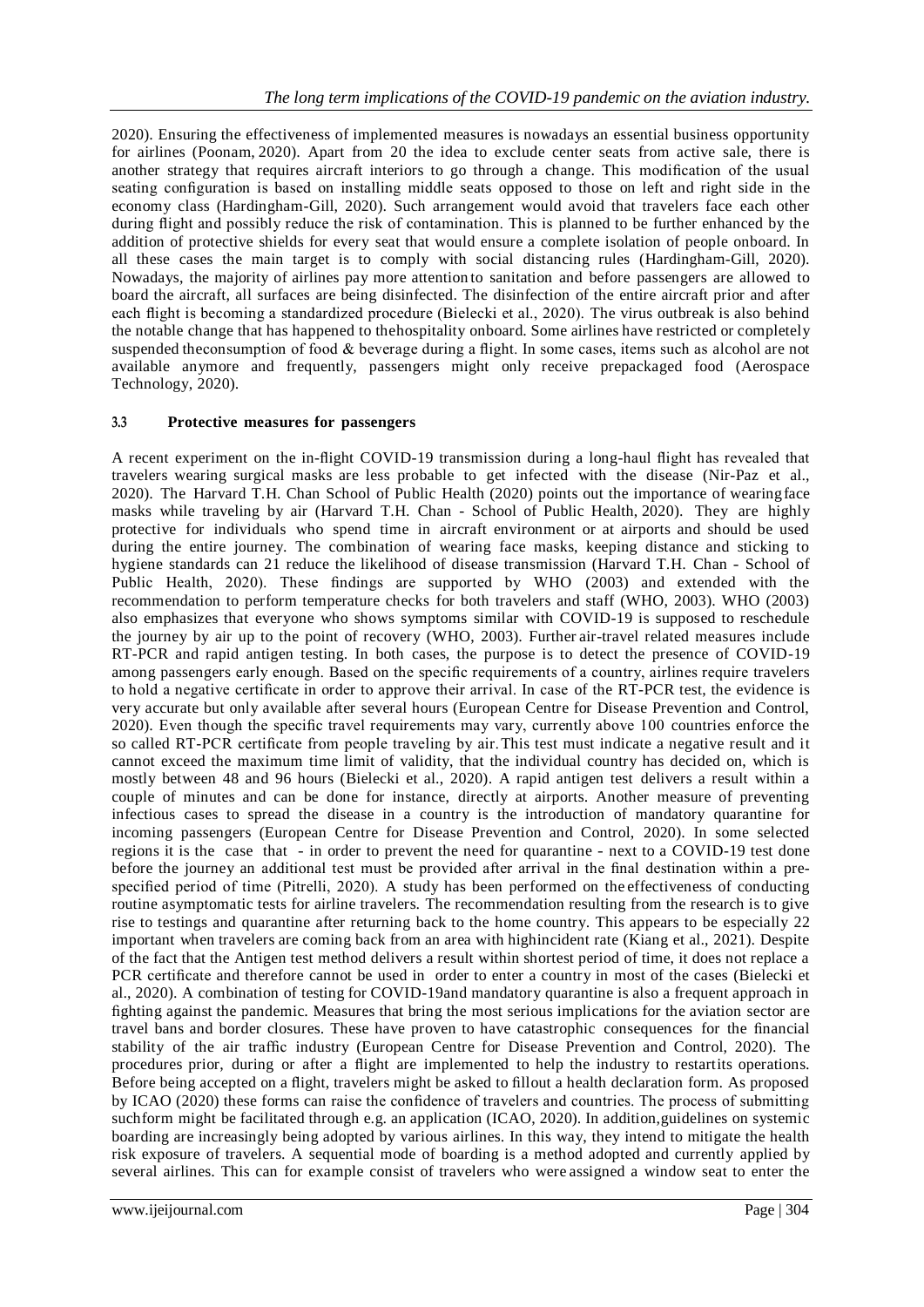aircraft first, or systematically enter from back to front (Milne et al., 2020).

## **3.4 The change of airport facilities**

As a result of the on-going pandemic, brand new infrastructure needs emergedthat have an impact on air traffic operations. Airports are generally locations ofhigh traffic and therefore the entire look of terminal facilities needs to be redesigned and adjusted to comply with social distancing rules. Facilities and key areas where the COVID-19 risk exposure might be higher, such as tickets desks or waiting halls require additional attention (Congressional Research Service, 2020). For instance, in case of the Viennese airport all handling procedures were moved to one terminal. The are significantly less flights to handle than in normal circumstance and everyone who enters the airport area is obligated to wear a FFP2 mask (Vienna International Airport, 2021). Travelers who depart or arrive from the airport are also given the option to take there a COVID-19 test. Regardless of the inbound or outbound destination, all passengers are subject to measurements of body temperature. The entire check-in experience, as well as boarding are organized in a way that the risk ofinfection is kept at minimum (Vienna International Airport, 2021).

#### **3.5 The way aviation tries to restart its businesses**

The resumption of air traffic is increasingly occurring through the creation ofa `Travel Bubble´, as implied by IATA (n.d.). The ´Travel Bubble` agreement refersto opening borders in between selected countries that generally cope well with COVID-19 (Locker, 2020). IATA states that within ´Travel Bubbles` it is not compulsory to attend quarantine. Especially the international aviation can benefit from this strategy and step by step reopen travel markets (IATA, n.d.). So far, this approach has been introduced for instance on the Australia - New Zealand route (Lee et al., 2020). Both countries have proved to be successful in containing the virus. Also, some of the Baltic nations have already created a

´Travel Bubble` in order to stimulate tourism. At this stage, Germany is planning to follow the same strategy with some of its neighboring countries (Locker, 2020). To boost sales, airlines are relying on their frequent traveler programs and they, for instance, extend the validity of customer tier status or offer greater flexibility for rebooking. In this way, airlines also try to show passengers what kind of experience they can expect nowadays. Disruption management and further customer services might positively impact the confidence of customers in uncertain times and become the key to success (Engel, 2020).

## **3.6 New trends and threats in the aviation industry caused byCOVID-19**

In the pre-covid phase, airlines used to dispose of a wide range of inbound andoutbound flight connections that they could offer to their customers for establishment of the most convenient itinerary (Bouwer et al., 2020). The life-saving role of the aviation industry can be observed more than ever before in the current times when the timeefficient distribution of already available COVID-19 vaccines is the priority of most countries. As reported by Blachly (n.d.) for the Air Transport World and Aviation magazine, this challenge has been accepted by various air cargo flight operators across the globe (Blachly, n.d.). A hub airport facilities the operation of various flight connections and in this way, offers passengers convenient travel options whenever a stopover is inevitable for reaching their target destination. The connecting model of hubs links both short- and long-distance flights and serves as a guarantee of smooth transit procedure. However, it is rather a costly approach for airlines which especially in times of a crisis might cause additional constraints for airlines (Combe & Bréchemier, 2020). Long-haul flights and flights with a stopover tend 25 to raise concerns among passengers who fear the COVID-19 risk exposure (McMahon, 2020). As a consequence, the number of connecting hubs might eventually need to be reduced in order to preserve key aviation markets (PwC, n.d.). In these days there is a clear preference for trips without stopovers from the side of travelers. Behind this tendency there is the fear of contamination with the coronavirus and the increasingly complicated entry regulations exhibited by each country (Bouwer et al., 2020). The urge to re-establish airline route networks is nearly unavoidable from the current aviation perspective. Inorder for airlines to reach the desired outcome of either success or survival, some important steps would have to be undertaken. As suggested by Bouwer, Krishna and Saxon (2020), these include mainly the occupation of new market position, the adaption of newer technologies and of a more efficient form of information usage (Bouwer et al., 2020). The pandemic outbreak has raised theneed for artificial intelligence for the purpose of bringing back the confidence of travelers. The role of artificial intelligence has also importance due to its usefulness in protecting people and ensuring social distance (Boyle-Veovo, 2020). This is supposed to happen by introducing cost efficient models and mainly automated operations (Boyle-Veovo, 2020). For instance, artificial intelligence is a useful tool for predicting the building of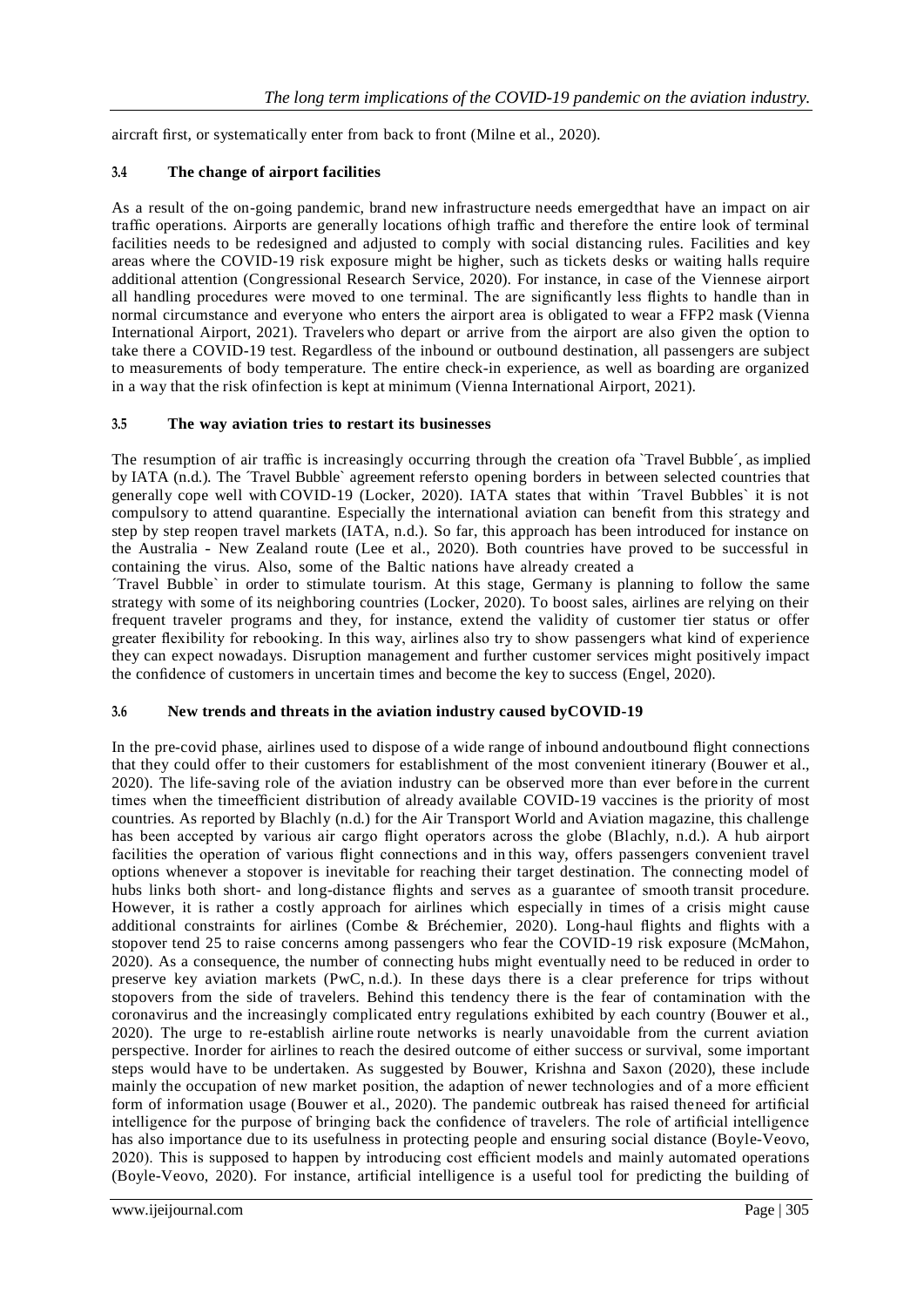crowds within an airport terminal by considering the time schedule (Boyle-Veovo, 2020). The shift of companies towards holding conferences and meetings online is expected to reduce the demand for business-oriented trips. The category of business travel has ever since been crucial for the air traffic sector but is nowadays visibly disrupted. Such scenario means a loss of valuable clients andrevenue for the entire aviation business (Wyman, 2020). In order to resume international flights, it is necessary to establish uniform rules for travelers who wish to enter a specific country that airlines can refer to. In these days, airport and airline staff 26 is frequently dealing with confusions in regards to documents that travelers need to provide. In addition, a need for better passenger data management has emerged (Gangitano, 2021). One of the prevailing threats for the aviation industry is the risk of becoming insolvent asa consequence of reduced cash amount available (Kikoyo et al., 2020). The turbulent times that the aviation sector is facing requires cost cutting and major restructuring. In order to survive, airlines must be able to effectively manage both the demand and supply side. While airlines cannot control the demand, they need to identify areas where cost reductions can be performed in periods of a pandemic. A reorganization is most likely necessary in regards to route network and fleet with profitability assessment. These are some of the possible strategies for insolvency prevention (Kikoyo et al., 2020). Throughout the pandemic, the performance of airlines has gone through a difficult phase characterized by low occupancy and relatively high probability of flights experiencing delays or cancellations. At the same time, the quality of customer services provided by some airlines, as well as the satisfaction of travelers withthem have notably worsened (Monmousseau et al., 2020). Airlines have the responsibility to offer a certain kind of compensation to passengers who have experienced a flight cancelation. In striking for survival, some of them refuse to provide cash refunds and instead offer vouchers or reward extra loyalty credits to customers. However, this is likely to have an effect on the passengers´ trust in those airlines, that is also inevitable for them to rebound their pre-crisis level (Dhalla, 2020). 27

# **3.7 Governmental support for the aviation industry**

A governmental response to the crisis is essential in terms of protecting revenues generated within the aviation industry, in accepting reliefs of taxes tobe paid and in supporting freight transport (Coates, 2021). "The European Transport Workers´ Federation" (ETF) represents employees of the aviation industry across the European continent (Coates, 2021). Those include for example stewardesses, pilots and airport employees, who all had to deal with various challenges ranging from reductions in working hours and wages to termination of contracts as a consequence of the prevailing crisis. In the present times, their contribution to the aviation sector is needed more than ever before. They play an essential role on the industry's way to recovery, as well as in adjusting to the emerging shift towards higher demand for freight transport (Coates, 2021). A study by Abate, Christidis and Purwanto (2020) explains that multiple nations are providing financial aid for their local airlines, as well as for further members of the air traffic value chain. The protection is often targeted at saving jobs in this sector and at operating essential travel connections. From the perspective of governments, aviation represents a strategic industry that contribute to the growth of economy (Abate et al., 2020). Aid packages from governments are mainly of financial character, addressed todeliver cash to the aviation sector in different forms, such as payroll support.

Due to governmental support many airlines were able to retain their airport slot (ALG Transport & Infrastructure, 2020). In the pre-covid stage governments of most countries used to earn billions from taxes paid by airlines on annual basis. They have acknowledged the significance and the value of the air traffic sector and therefore keep providing the necessary help that theindustry still needs as a consequence of the still prevailing COVID-19 crisis. They provide airlines with wage subsidies or they wave taxes on costs such as fuel. The support made available for airlines is generally based on 28 short-term assistance up to the point when people start traveling again (IATA, 2020). By providing enough cash to airlines the potential risk of becoming insolvent or bankrupt can be avoided at least for a while. Each country deals with the situation differently but the current situation requires both government and airlines to make an effort in keeping the aviation sector alive (Poonam, 2020). The research from Albers and Rundshagendeals with theindividual responses of airlines to the pandemic situation and crisis. One path taken by multiple airlines has been to ask for help from the local government. Those that were experiencing a stable financial situation intended to follow the strategy of preserving and getting through the pandemic without experiencingmajor losses. This would also mean that basically no structural changes in the company need to be done, which is expected to have positive implications for its future competitiveness. As opposed to that would be the strategy of some airlines to restructure and renew their operations. The impact of some of the tactics that are increasingly being considered as innovative could have been observed immediately. Into this category belong ideas such as to use traditional passenger aircrafts for freight transport. The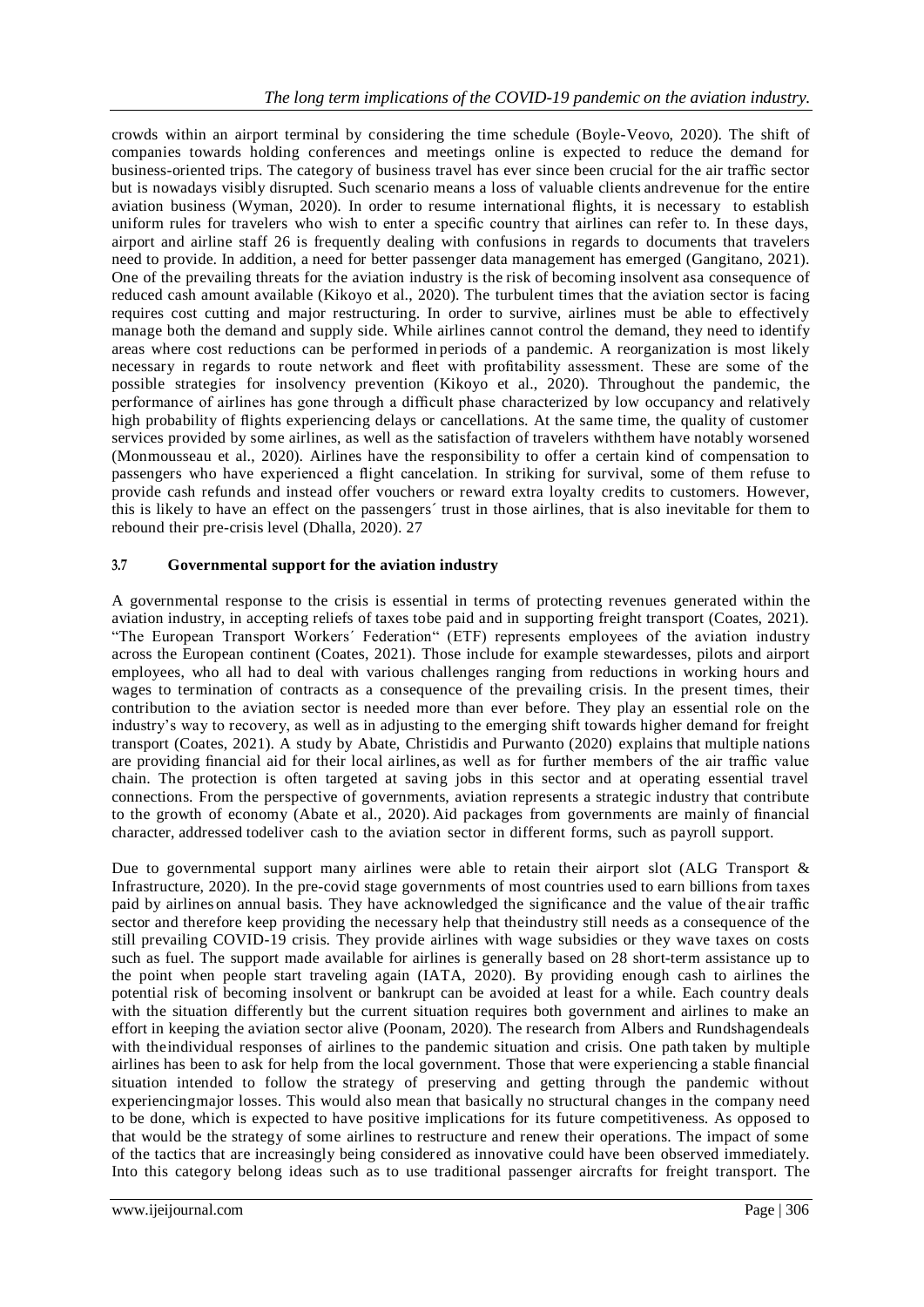finding that the demand for freight has experienced an upturn since the beginning of COVID-19 crisis is also supported by Albers and Rundshagen research. By the end of 2020, the approximate financial loss of the aviation sector lies at USD 118billion. In 2021, the figure is expected to reach roughly USD 38 billion. So far, the COVID-19 crisis has caused airlines to be in the urgent need for governmental funds of USD 180 billion.

#### **4. Air travel behavior of passengersin times of the COVID-19pandemic**

There are several aspects that directly influence the travel behavior of people and their intentions connected to going abroad in times of a pandemic. The anxiety arising from the potential risk of getting infected with COVID-19 outside of the home country is seen by many of them as a major threat. The assessed level of risk typically varies by the end-destination and its current situation related to the pandemic (Abdullah et al., 2020). The various regulations require from people to change or adjust their behavior. To comply with the new standards, the advice given to citizens of multiple countries has been to not leave their homes, make sure to keep distance from other people in public areas and pay increased attention to hygiene rules (Fischer et al., 2020). Regardless of the purpose for traveling, an on-going pandemic is a valid reason for many travelers to either postpone or completely cancel their plans. The demographic factors are likely to determine this self-protective attitude pattern of travelers. Destinations of medium to high severity in regards to the spread of e.g. the coronavirus are being largely avoided (Abdullah et al., 2020).There has also been a notable reduction in long-haul flights but the perceived risk exposure towards contamination with COVID-19 has declined the more frequently people have travelled (Truong & Truong, 2021). Since the virus outbreak, the flow of tourist arrivals decreased significantly across the globe. Major transformations have occurred in preferences on where to travel and in terms of the preparedness to leave the home country. Nowadays, secure countries that have fewer tourists coming in are increasingly being favored. Atthe same time, prices are playing a less important role in the process of searching for the ideal holiday location (European Commission, 2020). Decisions on traveling to a place within the own nation are also more frequent. When considering going abroad, tourists are mostly seeking for 30 regions thatare coping well with the pandemic situation (European Commission, 2020). The travel behavior in pandemic times is notably determined by the existing fear of an individual traveler, resulting in lowered frequency of traveling. Next to the intention for traveling, changes in the behavior might also be visible when looking at the travel distance. Both the distance and frequency of traveling are likely to be reduced as a consequence of a pandemic (Abdullah et al., 2020). Assuggested by Abdullah, Dias, Miley and Shahin (2020), the priorities of peoplewhen pursuing a trip are likely to change in times of a pandemic. For instance,they focus more on hygiene measures, as well as on keeping distance from other people and the usage of masks. This shift towards cleanliness and sanitation are accompanied by paying less attention than usually to the financial aspect and comfort while traveling (Abdullah et al., 2020). A study hasbeen conducted by Graham, Kremarik and Kruse (2020) on the intention of people aged 65 or above to travel by air in the near future, as well as on the aspects that contribute to their final decision. Quarantine requirements and infection numbers in the respective country turned out to be the key factorsfor decision-making (Graham et al., 2020). The findings show that roughly 60%of participants are planning to travel less in the following months. An important result is that one in five respondents of this age group would consider different means of traveling than by air. Moreover, measures on socialdistancing and frequent cleaning of surfaces seem to be the highest priority for a safe travel experience for this age group (Graham et al., 2020). A study by Abdullah, Dias, Miley and Shahin (2020) also implies that the willingness of older generations to postpone their trip is reasonably higher than among younger people. Their avoidance behavior could have been already observed in the past during pandemic outbreak related to diseases different than COVID-19(Abdullah et al., 2020). The current travel behavior of passengers is also likely to be influenced by media and the image that a travel 31 destination is entitled to. Changes in the travel behavior can be observed as soon as a specific country or region is communicated by media to be potentially dangerous for visitors due to sudden increase in COVID-19 positive cases. Some of them might look for a safer destination or simply postpone the trip. Based on the most recent published information from media, the travel behavior might become a subjectfor adjustment (Neuburger & Egger, 2020). Based on a recently published surveys, there are different criteria that should be met in order for passengers to choose traveling by air. High cleanliness standards followed by protective health measures result to be the most essential prerequisites for developing a positive travel intention (Oliver Wyman - A Marsh & McLennan Company, 2020). This gives airlines the chance to stand out from the crowd based on howthey respond to these current market needs. Some of them can persuade by sanitizing aircrafts with ultraviolet light, incorporation of robots or selling masks on spot. According to the results of the survey, the role of airports is of equal importance than of airlines. A good cooperation between these two unitsis necessary to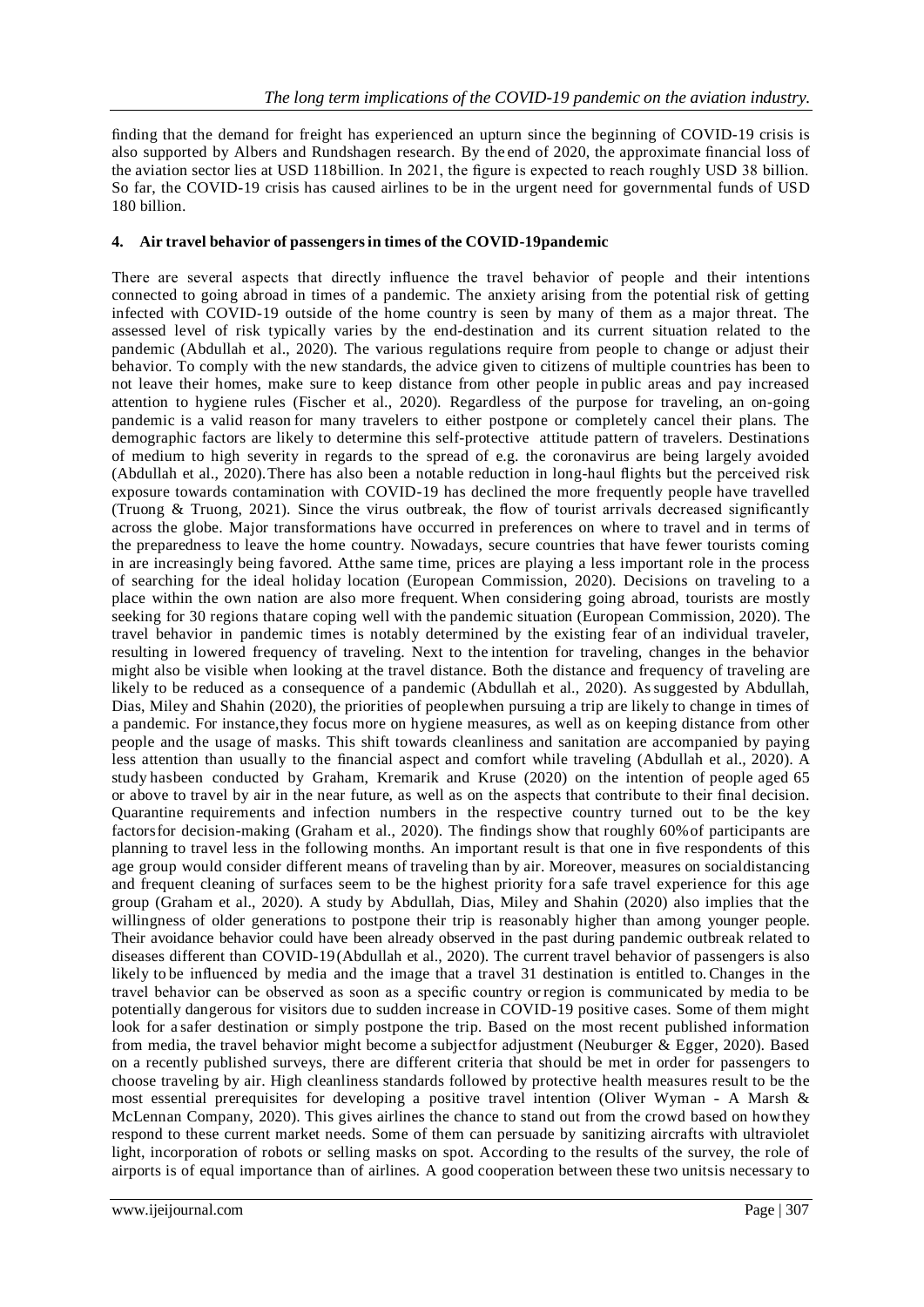protect passengers both on the ground and in the air (Oliver Wyman - A Marsh & McLennan Company, 2020). The confidence in air transport has notably changed and it is not at the same level as it used to be prior to the outbreak of COVID-19. Based on recent studies, the estimated timein that travelers would not take the risk and travel by air varies by individuals(Poonam, 2020). The willingness to fly in case of an urgent matter is much higher compared to those of passengers who would travel for leisure. Holiday-and even business-oriented trips are given secondary priority, which again leads to an overall reduction in sold airline seats (Poonam, 2020). The reputation of individual airlines has gained importance among travelers compared to the time before pandemic. This is combined with an increased demand for high quality onboard experience characterized by digitalization (Inmarsat, 2020). According to a PwC Traveler 32 Sentiment Survey (2020), the driving force in sales is nowadays the passengers' confidence in the safety measures applied by airlines. Overall, the individual trust in an airline has replaced the previously important aspects such as fares or schedule convenience (PwC, 2020). The following hypotheses have been postulated andwill be tested by means of a quantitative research approach: H1: Exposing consumers to COVID-19 safety measures introduced by the aviation reduces the perceived health risk. H2: Exposing consumers to COVID-19 safety measures introduced by the aviation industry increases the anticipated value for money. H3: Exposing consumers to COVID-19 safety measures introduced by the aviation industry increases the anticipated satisfaction. H4: (a) Perceived health risk has a negative impact, (b) perceived value for money and (c) anticipated satisfaction have a positive impact on travel intentions (behavioral intentions).

# **5. Methodology**

# **5.1 Research Design**

A research design provides the researcher with a plan on how to proceed with a study until reaching the research objective. It refers to the strategy for establishing a connection between a concept of a research problem and the empirical investigation. As explained by Asenahabi (2019), the purpose of a research design is to find responses to the formulated research questions (Asenahabi, 2019). Creswell & Creswell (2018) define research design as a process of information inquiry. When conducting a research on a certain topic, the selection of a research approach that fits well to the topic of interest plays an important role. Creswell & Creswell (2018) distinguish between three approaches to a research that indicate what method may be implemented in order to conduct a study on a chosen topic. These include the qualitative, the quantitative and the mixed-methods approach (Creswell & Creswell, 2018). Thisthesis makes use of the quantitative research approach, with the intention to investigate causal relationships between dependent and independent variables and to seek answers to the formulated research questions. When pursing a quantitative approach for data collection, researchers try to verify a formulated hypotheses in order to later either retain or reject it (Creswell & Creswell, 2018). For this purpose, designs such as surveys with closed-ended questions and experiments are adopted. Surveys can deliver information on the attitudes or opinions of the target group. Experiments seek to illustrate whether a stimulus is likely to have an impact on a certain outcome (Creswell & Creswell, 2018). The reason for conducting a study using quantitative approach is that it makes use of statistical data and it is considered to be an objective measurement method. It is known to follow structured procedures and 34 for adopting clearly established scales for collecting information. The examined samples tend to be large and findings are subjects for generalizations of concepts. In addition, the quantitative research methodology comprises a theoretical framework, as well as defined hypotheses (Queirós et al., 2017). It can be used to reveal the association between independent and dependent variables and to identify causal relationships (USC Libraries, 2021). An online survey has been selected for the collection of valuable information. It is a cost-effective tool, characterized by a high degree of representativeness which enables researchers to easily collect and analyze data (Queirós et al., 2017). More specifically, this research employed a one factor between subjects design, with advertising appeal (safety measures vs. emotional content) as manipulated variable. According to Perdue & Summers (1986), this process starts by manipulating the independent variable. Afterwards, measurements of the dependent variable are put into practice. In case any changes occur in the dependent variable, the target is to find out if it has been caused by the independent variable. (Perdue & Summers, 1986)

In order to fulfill the conditions of an experiment, the independent variable must be manipulatable. The prerequisite for this is that it is possible to randomly allocate a respondent to a certain condition (UCF, n.d.). For this thesis, respondents are assigned to watch two types of video advertisement as a stimulus (see Figure 2 & Figure 3), which both contain no voice but only background music and which were published by the same airline (Emirates).

Both video advertisements originate from the largest carrier of the world, the Emirates airline (CAPA, n.d.).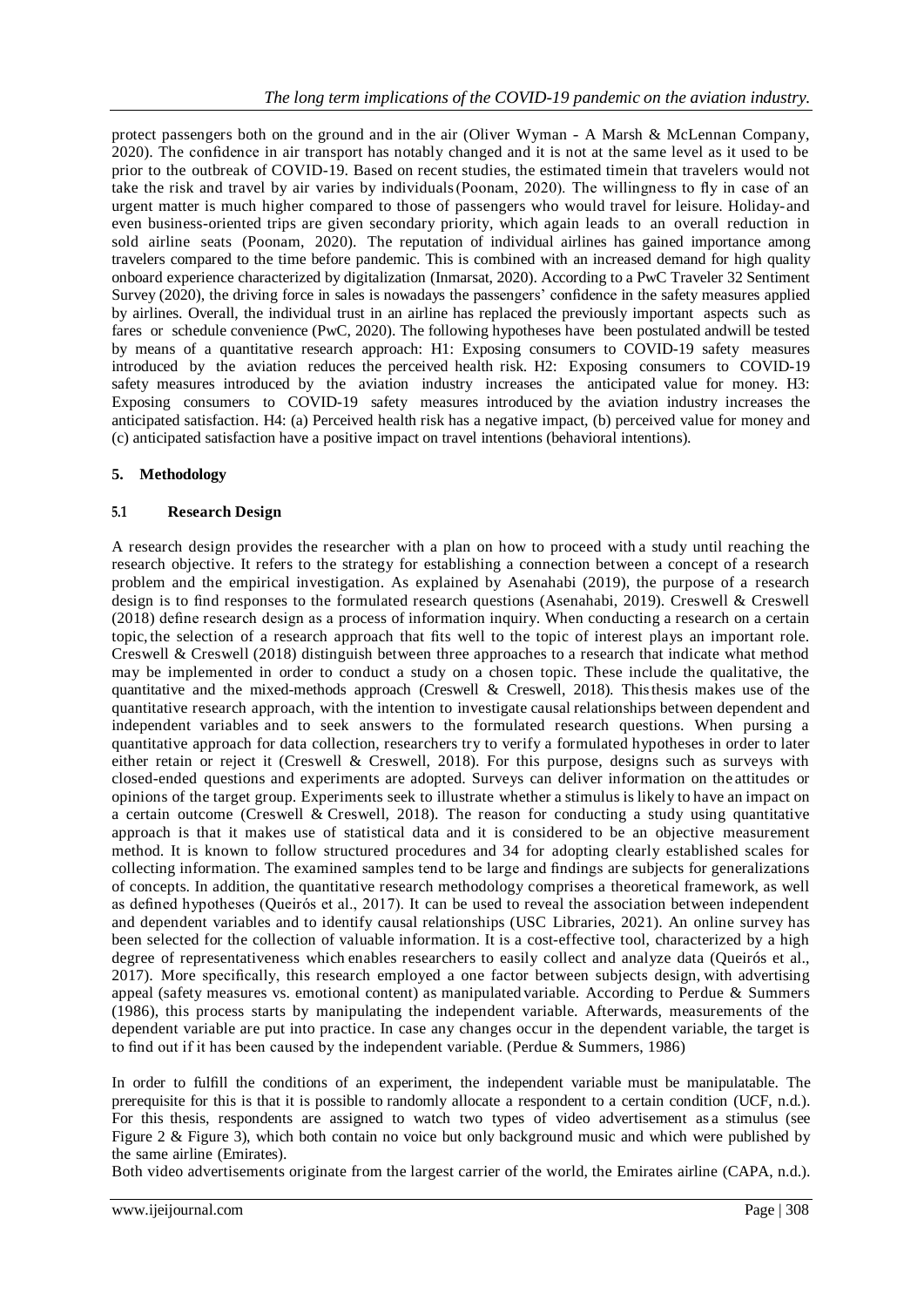The full service Dubai based carrier operates bothcommercial and cargo flights and commands a wide route network with connections all across the globe (CAPA, n.d.). Afterwards, the 35 measurement of dependent variables is performed through a questionnaire with established scales. The random allocation of respondents to one of the video advertisements ensures that causal interpretations can be formulated.



#### Figure 2: Safety Measures

 $An$ informative video advertisement with safety measures promoted.

(Emirates, 2020)



Figure 3: Emotional Appeal An emotional video advertisement with no safety measures promoted.

(Emirates, 2012)

While the length of both videos is exactly one minute, the displayed content varies and could be classified into two categories (safety measure condition versus emotional appeal condition), as shown in Figure 2 and Figure 3. To ensure that respondents get familiar with the content of the video advertisement before answering the prepared questions, settings were made inSoSciSurvey to only allow participants who have viewed the corresponding video until the end to proceed to the survey questions. In the safety measure condition, 36 respondents are displayed a video advertisement of the airline which focuses on the COVID-19 safety measures throughout the whole customer journey, from the moment of their arrival at the airport up to the point when they reach their end-destination. In the emotional appeal condition, respondents are displayed a traditional video advertisement released in the pre-covid time where no COVID-19 safety measures can be seen. After the participants have viewed the randomly selected video, the second part of the questionnaire initiates. The data collection occurred by means of an online questionnaire in English that consists of questions aimed atmeasuring the established scales. A total of 35 questions were prepared based on established scales, divided into four parts, with the intention to test the proposed hypotheses. In the introduction part of the questionnaire, respondents are informed about the purpose of conducting the survey where all responses remain anonymous and they are asked to only state their own opinion on the discussed topic. Furthermore, the online survey contained an experiment in form of a manipulation check. All respondents of the conducted experiment were randomly allocated into two different groups. The empirical investigation consists in exposing respondents to two different video advertisements: One video demonstrated safety measures, while the other video exposes respondents to an emotional content. Subsequently, respondentshad to answer questions measuring the perceived health risk, travel intention, value for money, as well as satisfaction. The experiment aims to detect the causal relationships between safety measures in the aviation industry and the mentioned constructs, namely perceived health risk, value for money, satisfaction and travel intention. Furthermore, the research also intends to uncover if perceived health risk has a negative effect on the travel intention, as well as if value for money and customer satisfaction can positively impact the behavioral intentions in regards to traveling. In this way, the research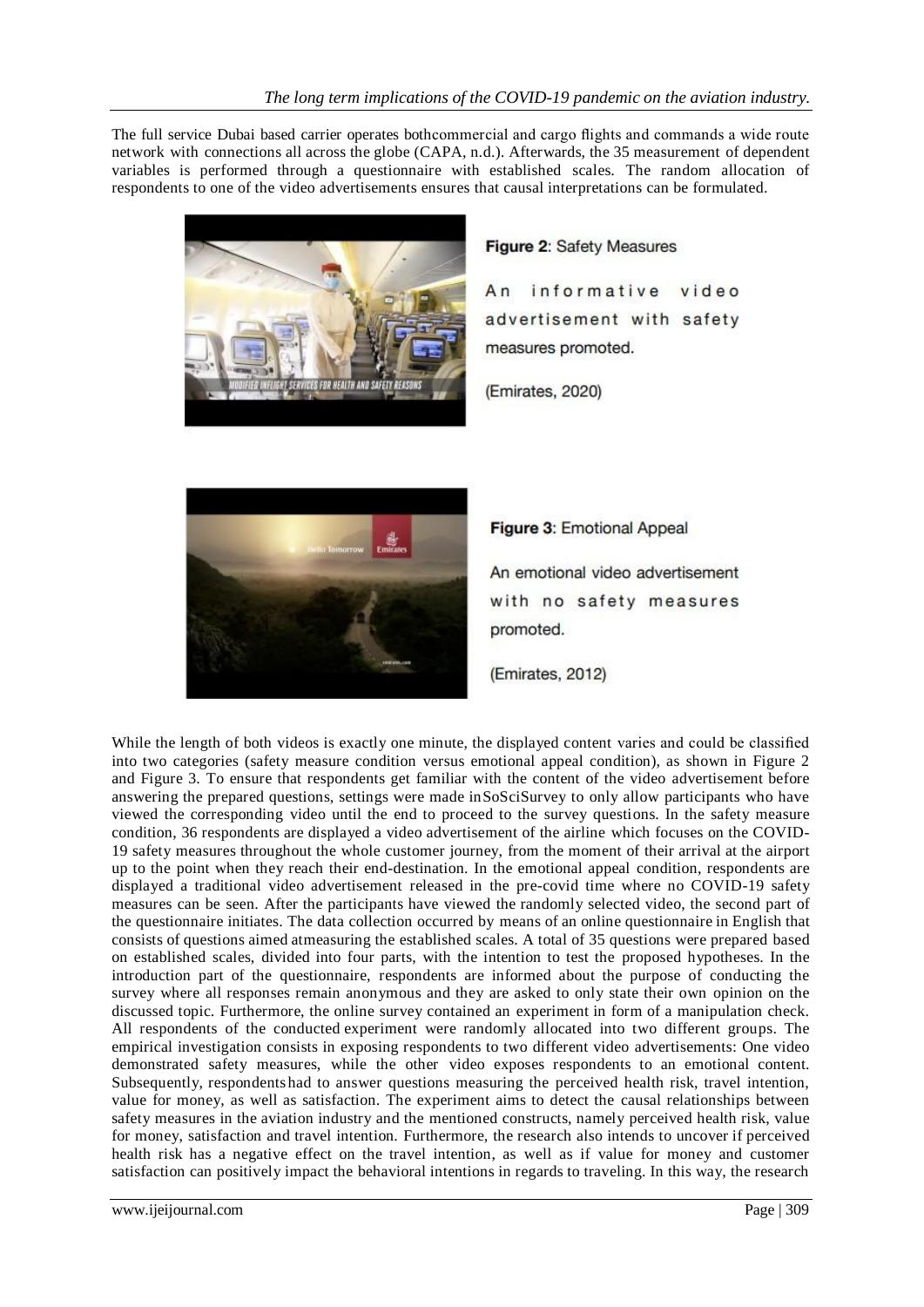intends to fill 37 the research gap and elaborate on the advertising implications for the aviation industry in times of the COVID-19 pandemic.

## **5.2 Measurement**

A dichotomous scale, styled in a yes or no format starts the survey section by asking respondents if any safety measures were promoted in the advertised video. Thomas (2009) explains that this type of closed questions can be utilized in order to divide participants into various groups (Thomas, 2009). Also, a factual question has been included, asking participants to state the name of theairline that the video advertisement referred to. According to Pappas (2015), factual questions are simple in nature, exhibiting a straightforward answer.

However, it is necessary to provide the audience with the necessary resource, in this case it would the advertisement video, to be able to give an answer (Pappas, 2015). Further in this part, respondents are surveyed on the type of content shown in the video advertisements. To be specific, they were asked to indicate on a 7-point Likert Scale to what extent they agree with the statement, that the shown video content is informative or emotional. The majority of constructs were measured on a 7-point Likert Scale for expressing the level of agreement, ranging from strongly disagree to strongly agree. According to Finstad (2010), this scale is likely to reveal the true opinion of participants in anonline survey and to deliver a high degree of accuracy (Finstad, 2010). The next part of the survey aimed to discover the attitude of participants towards traveling by air in times of the COVID-19 pandemic with an emphasis on their health. The specific focus lies here at examining the perceived health risk in the current situation, adapted from Jacoby and Kaplan (1972), referring to the COVID-19 pandemic. The objective is to first explore whether the participantswould see their health as potentially endangered through selecting air transport in pandemic times and secondly, if their health risk 38 perception could be reduced upon the exposure to COVID-19 safety measures introduced by the aviation sector. In the following part, respondents are asked to imagine themselves in a situation when they would consider the advertised airline for their travel plans and accordingly, to indicate their satisfaction with the customer care and the overall enjoyment of the travel experience, based on a 7-point Likert Scale. The questions aim to uncover whether the exposure of consumers to aviation COVID-19 safety measures can potentially increase their anticipated level of satisfaction. Furthermore, the questionnaire also seeks to find out about the respondents´ value for money, adapted from Rajaguru (2016), and if this might rise as a consequence of exposure to the safety measures promoted by the airline. In the next part, respondents were asked to state their opinion on the information provided by the airline in its advertisement video by again making use of the 7-point Likert Scale. Aspects such as sincerity, honesty, commitment, performance and attention to customers´ needs of the airline company are examined. Subsequently, the travel intention of respondents, as well as their likeliness of traveling by air in the near future while taking into account the pandemic situation are researched in this section. In addition, participants are requested to state whether they would further recommend the advertised airline, or even encourage people to fly with it. The goal is to conclude whether customer satisfaction and value for money can have a beneficial impact on the travel intentions of respondents and if perceived health risk can have a negative effect on their travel intention. The final part of the survey intends to find out more about the travel habits of respondents and on collecting demographic data. The participants are also asked to indicate the extent to which they are personally afraid of getting contaminated with COVID-19, as well as on their assessment of risk of getting the disease when traveling by air. In 39 order to obtain an overview of the possible differences between the frequency of traveling by air before and during the coronavirus pandemic, participants were asked to state the numberof times they have travelled by air since the outbreak of COVID-19, and how often they would do so under usual circumstances. Furthermore, respondents are asked to reveal whether they have already travelled with the Emirates airline by selecting a yes or no answer. The survey is then concluded with questions aimed at collecting the following demographic data of participants: age, gender and the highest completed education.

## **5.3 Survey Distribution**

The survey was developed by using the online survey tool SoSciSurvey. In order to obtain a sufficient number of responses, a link to the survey has been sharedthrough the following social media platforms: Instagram, Facebook and LinkedIn. In Instagram, a direct link to the survey has been inserted into the user profile (timeline) of the author of this thesis on the 20th of April 2021, supported by a separate story post visible for 24 hours in order to attract more users to participate in the survey. On the same day, the link distribution in Facebook occurred only via the private group MODUL University Vienna Community, where mainly students, faculty and staff of MODUL University were exposed to the survey. In case of the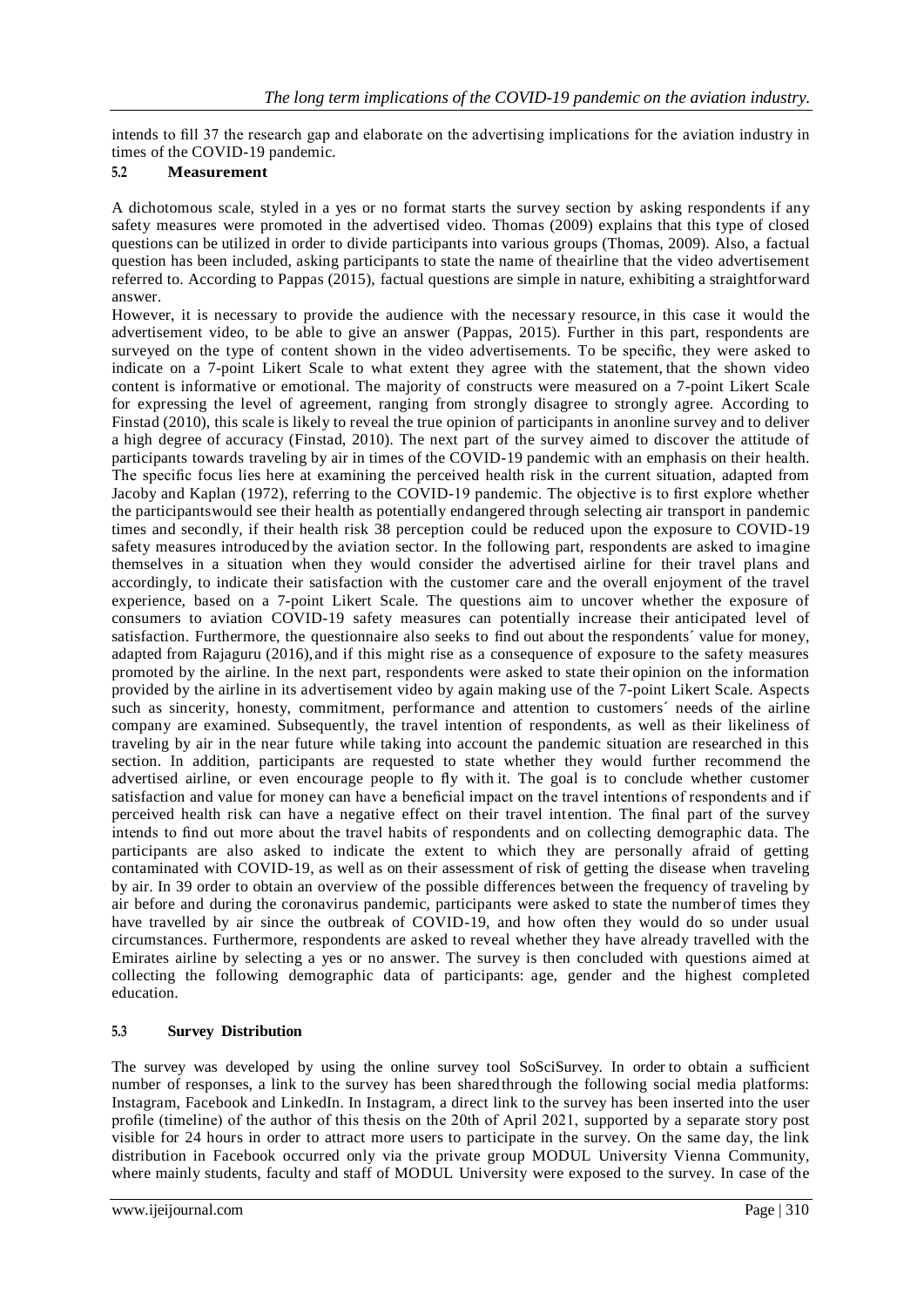social network LinkedIn, a direct survey link has been shared with the entire community. The survey has been available until 18th of May 2021 for a period of 29 days. In total, 96 results were assessed as valid, meaning the participants completed the entire survey. The data obtained from the survey was analyzed in the SPSS software and an interpretation can be found in the following section.

#### **6. Analysis & Results**

In total, 96 valid responses were obtained and the sample characteristics are summarized in Table 1. The majority of survey respondents were female, accounting for 67.7 % while roughly 30% were male participants. The mean age of the sample lies at 23 years old. In case of the highest completed education, 61.5% of participants have completed their high school studies and 37.5% have a university degree (see Table 1). The data analysis has also shown that from the sample, approximately 53% of people have travelled with Emirates airline before. The planned manipulation functioned well and according to the performed Chi-square test the survey participants were able to differentiate between the two displayed contents (safety measures vs. emotional appeal) in the airline video advertisement.

| <b>Sample Characteristics</b>        | $N = 96$ |
|--------------------------------------|----------|
| <b>Mean Age</b>                      | 23       |
|                                      |          |
| Gender %                             |          |
| Women                                | 67.7     |
| Men                                  | 30.2     |
| Prefer Not To Say                    | 2.0      |
| Other                                | 0.0      |
|                                      |          |
| <b>Highest Completed Education %</b> |          |
| <b>High School</b>                   | 61.5     |
| <b>University</b>                    | 37.5     |
| <b>Vocational School</b>             | 1.0      |
| Apprenticeship                       | 0.0      |
| <b>Compulsory Schooling</b>          | 0.0      |

Table 1: Sample characteristics

For the analysis of scale reliability, the values of Cronbach´s Alpha were calculated for each construct (see Table 2). A sufficient degree of reliability is generally represented by figures between 0.7 and 0.8 for Cronbach´s Alpha (Field, 2009). As summarized in Table 2, for the current research, all constructsdeliver a satisfactory value for Cronbach´s Alpha, exceeding the 0.8 figure threshold. The respective mean scores and standard deviation for all measured constructs were also computed. Respondents of the online survey were asked to provide their opinion statement on a seven-point Likert scale (1 = strongly disagree,  $7 =$ strongly agree).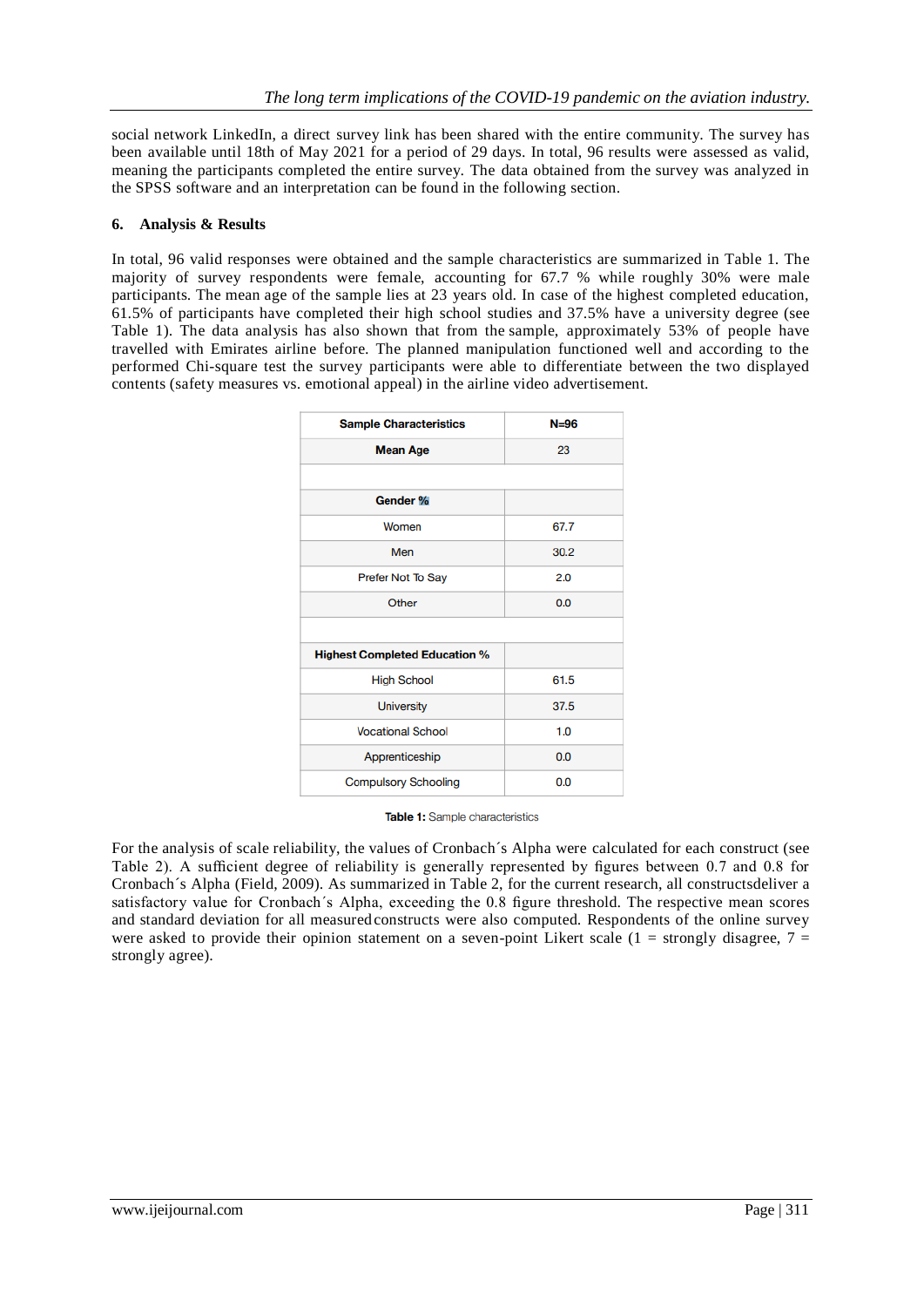|                                                | Cronbach's<br>Alpha | Mean | <b>Standard</b><br><b>Deviation</b> |  |  |  |
|------------------------------------------------|---------------------|------|-------------------------------------|--|--|--|
| <b>Behavioral (Travel)</b><br><b>Intention</b> | 0.90                | 5.43 | 1.21                                |  |  |  |
| <b>Customer Satisfaction</b>                   | 0.90                | 5.47 | 1.30                                |  |  |  |
| <b>Health Risk</b>                             | 0.88                | 2.94 | 1.42                                |  |  |  |
| <b>Value For Money</b>                         | 0.88                | 5.05 | 1.10                                |  |  |  |
| <b>Trust in the Company</b>                    | 0.89                | 5.53 | 1.20                                |  |  |  |

Table 2: Cronbach's alpha, mean scores & standard deviation for measured constructs

The next step of the analysis process focused on whether the manipulation wassuccessful (see Table 3). A multivariate analysis of variance was performed withthe experimental condition serving as factor variable, and two items assessing to what extent respondents perceive the content either as emotional and informative represented the dependent variables, to see if the video advertisement with emotional content was actually perceived as emotional by respondents. The descriptive statistics contains information on mean scores of various conditions and standard deviations (Field, 2009). The results show that there is a strong agreement among the group exposed to a video advertisement with an emotional appeal [(M=6.10, SD=1.17,  $F(1, 94) = 89.34$ ,  $p = 0.001$ ] to the statement that the content was emotional. Furthermore, a high degree of agreement can be observed among the group of participants who saw a video with safety measures and indicated that the content was indeed informative  $[(M=5.81, SD=1.36, F(1, 94) = 147.86, p]$  $= 0.001$ . As a result, it can be concluded that the manipulation check worked out as planned. Table 3 summarizes the findings of the analysis and Figure 4 offers a visual representation of the manipulation check in form of bar charts.

| $N = 96$      | Informative |           | <b>Emotional</b> |           | F      | p-value |
|---------------|-------------|-----------|------------------|-----------|--------|---------|
|               | Mean        | <b>SD</b> | Mean             | <b>SD</b> |        |         |
| Emotion       | 2.54        | 1.27      | 6.10             | 1.17      | 89.34  | < 0.001 |
| <b>Safety</b> | 5.81        | 1.36      | 3.31             | 1.67      | 147.86 | < 0.001 |

Table 3: Results of the Manipulation Check



Figure 4: Visual representation of the manipulation check (emotional vs. informative content), Likert Scale (1 = strongly disagree,  $7$  = strongly agree)

The analysis continued with a check on whether survey respondents have seen any safety measures in the displayed advertisement video. By making use of the non-parametric Chi-square test statistic, an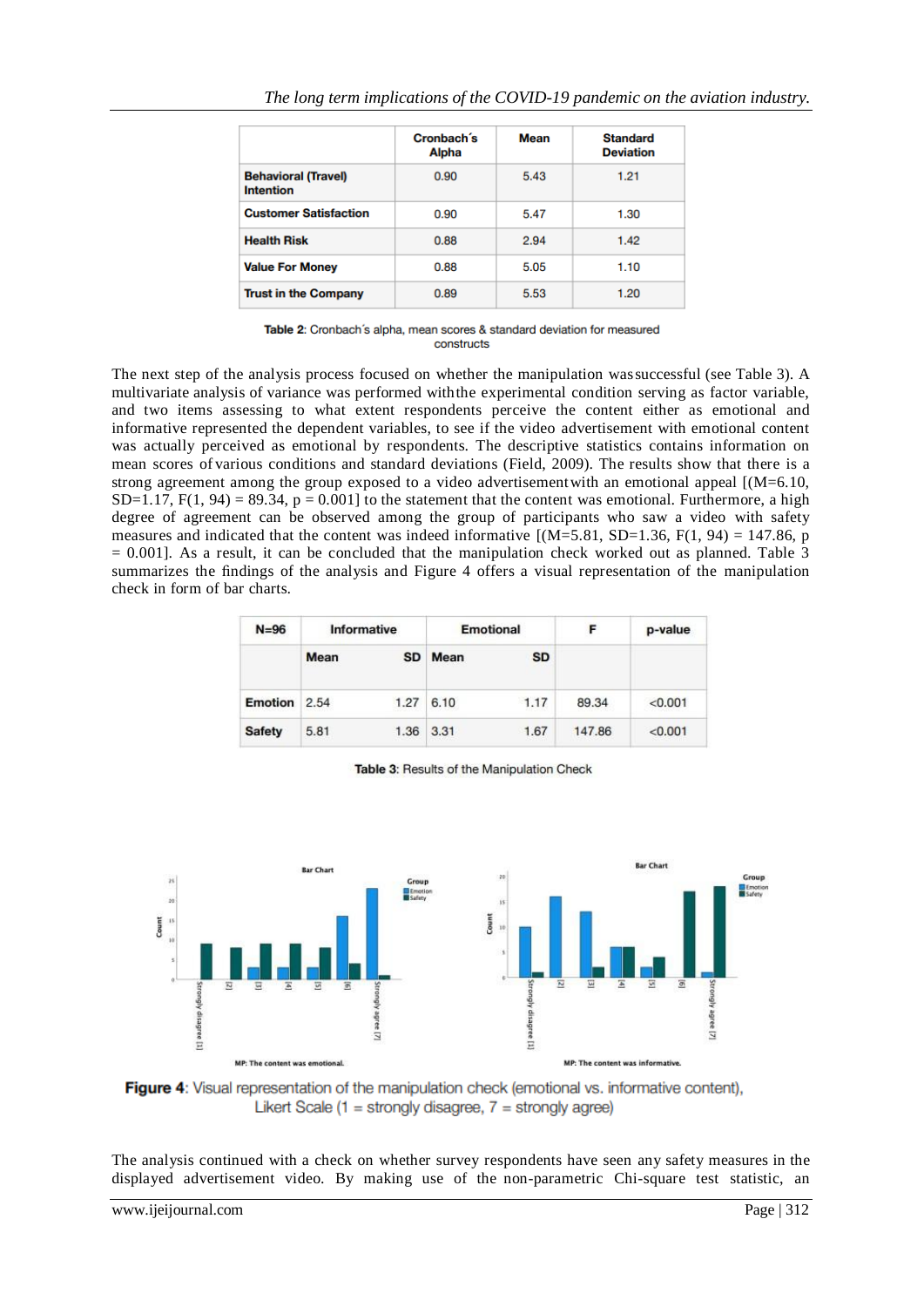examination of a possible relationship between categorical variables (the two experimental conditions: emotional vs. informative appeal) and if respondents have seen any safety measures or none has been conducted (Field, 2009). The test has revealed that the individual groups of respondents, namely those who were exposed to an advertising video with safety measures (informative content) and those who have viewed a video without any safety measures (emotional content) were ableto distinguish between them:  $[\gamma 2]$  $(1) = 73.62$ , p < 0.001]. The obtained significance value of p < 0.001 is smaller than 0.05, which allows for the conclusion that the categorical variables are related and an association between the two groups of respondents can be observed, as illustrated in Figure 5. This has led to the finding that the type of displayed content (informative vs. emotional) has a significant impact on the ability of participants to notice safety measures in the video advertisement. From 96 valid cases, 95% of respondents stated correctly that the advertised videopromotes the Emirates airline.



Figure 5: Visual representation of the chi-square test of association (emotional vs.safety content)

The previous data analysis confirmed that the manipulation check has fulfilled its intention. In order to test the hypotheses H1: Exposing consumers to COVID-19 safety measures introduced by the aviation reduces the perceived health risk, H2: Exposing consumers to COVID-19 safety measures introduced by the aviation industry increases the anticipated value for money and H3: Exposing consumers to COVID-19 safety measures introduced by the aviation industry increases the anticipated satisfaction, a multivariate analysis of covariance (MANCOVA) has been estimated (see Table 4). This is known for conducting a comparison of mean scores (for dependent variables) that are adjusted for the effect of a covariate. The multivariate model analysis in SPSS resulted in a table representing tests of between-subjects effects and multivariate tests (Laerd Statistics, n.d.). Previous flying experience with the advertised airline (Emirates) served as covariate in the analysis. The one-tailed hypotheses H1 is marginally confirmed and a statistical trend can be reported. In order to obtain a one-tailed probability, the p-value of 0.153 is divided by 2 resulting in a non-significant value of 0.0765. The results have shown that after controlling for flying experience, the effect of the dependent variable health risk ( $p= 0.0765$ ) exceeds the value of 0.05 ( $p >$ 0.05) and therefore is only marginally significant (Pillai's Trace V = 0.092, F (3, 91) = 3.091, p = 0.0765). However, at a significance level of 5% the hypotheses H1 has to be rejected, leading to the conclusion that the exposure of respondents to COVID-19 safetymeasures does not reduce their perceived health risk. In case of the dependent variable value for money ( $p = 0.889$ ), which shows a non-significant result (Pillai's Trace  $V = 0.092$ , F (3, 91) = 3.091, p = 0.889) the hypotheses H2 is not confirmed. This finding indicates that after exposing participants of the experiment to COVID-19 safety measures their anticipated value for money does not increase.

On the contrary, due to the statistically significant effect of the dependent variable customer satisfaction (p  $= 0.029$ ) the hypotheses H3 can be supported (Pillai's Trace V = 0.092, F (3, 91) = 3.091, p = 0.029). Therefore, the assumption that COVID-19 safety measures are a potential driver of respondents´ anticipated satisfaction is confirmed by the conducted analysis. Resulting from MANCOVA, Figure 6 is a visual representation of mean scores for all dependent variables (health risk, value for money & customer satisfaction) among the two experimental conditions.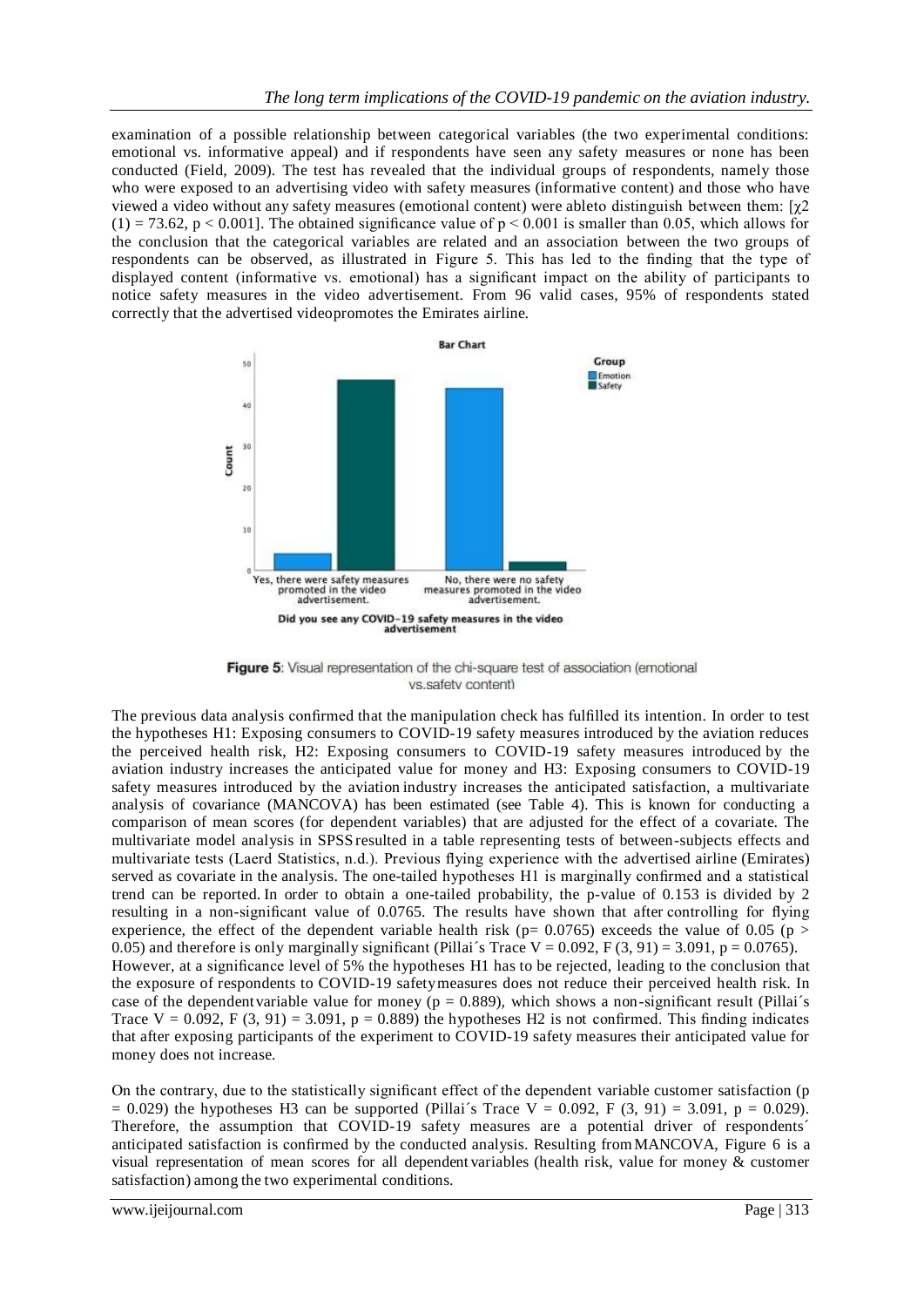| $N = 96$                               | <b>Emotion</b> |      | <b>Safety</b> |      | F     | p-value |
|----------------------------------------|----------------|------|---------------|------|-------|---------|
|                                        | <b>Mean</b>    | SD   | <b>Mean</b>   | SD   |       |         |
| <b>Customer</b><br><b>Satisfaction</b> | 5.19           | 1.35 | 5.76          | 1.20 | 4.924 | 0.029   |
| <b>Health Risk</b>                     | 3.11           | 1.48 | 2.77          | 1.34 | 2.075 | 0.153   |
| <b>Value for money</b>                 | 5.08           | 1.06 | 5.02          | 1.15 | 0.020 | 0.889   |

|  |  | <b>Fable 4: MANCOVA</b> |  |
|--|--|-------------------------|--|
|  |  |                         |  |



Figure 6: Mean comparison among the emotional vs. safety experimental conditions

In order to test the final hypotheses: H5 (a) perceived health risk has a negativeimpact, (b) perceived value for money and (c) anticipated satisfaction a positive impact on travel intentions (behavioral intentions), a multiple regression analysis (see Table 5) in SPSS has been conducted. The dependent variable is represented by behavioral intention, while the independent variables are the anticipated value for money, customer satisfaction and perceived health risk.

As displayed in Table 5, the multiple correlation coefficient R lies at 59.9% and reveals a moderate degree of correlation. This is a representation of the degreeto which the dependent variable can be predicted (Laerd Statistics, n.d.-b). Theobtained R2 figure provides information on the amount of variance in the behavioral intention variable, which can be determined by the mentioned independent variables (Laerd Statistics, n.d. b). The resulting value of 35.8% (see Table 5) is an indication of the extent to which anticipated value for money, customer satisfaction and perceived health risk are able to explain the variance in behavioral intention. The reason for selecting the multiple regression analysis is to successfully predict the dependent variable (behavioral intention) based on independent variables (customer satisfaction, perceived health risk, value for money). As shown in Table 5, based on the F-ratio resulting from ANOVA which aims to predict dependent variables it can be concluded that the independent variables can accurately predict the dependent variable, F  $(3, 92) = 17.11$ , p < 0.001. Therefore, the regression model(see Table 5) represents a good estimate of the outcome. Based on the regression model, a visual demonstration of the standardized residual plot in form of a histogram is shown in Figure 7. The regression analysis has also delivered Beta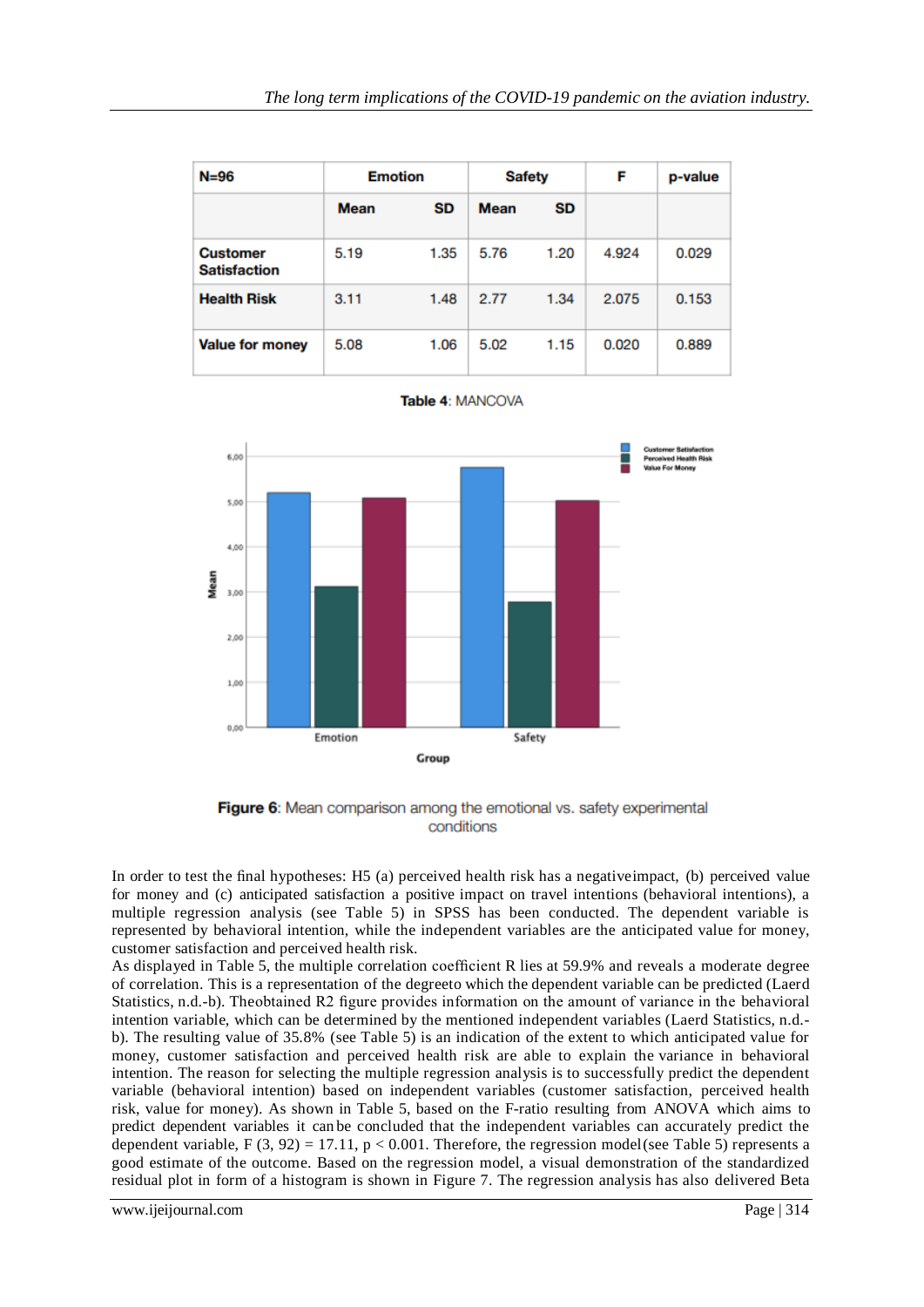coefficients, which show the extent to which the dependent variable varies with independent variables (Laerd Statistics, n.d.-b). More specifically, an increase in customer satisfaction has a marginally significant impact on the travel intention ( $\beta$ = 0.193, p=0.063). Furthermore, an increase in 47 value for money has a significant impact on the travel intention ( $\beta$  = 0.395, p=0.001). Lastly, an increase in perceived health risk has also a significant impact on the travel intention ( $\beta$  = -0.192, p = 0.012).

| <b>Multiple Regression Model</b>       |                                              |        |                                            |                                   |                                                   |  |  |
|----------------------------------------|----------------------------------------------|--------|--------------------------------------------|-----------------------------------|---------------------------------------------------|--|--|
| <b>Model</b>                           | <b>Unstandardized</b><br><b>Coefficients</b> |        | <b>Standardized</b><br><b>Coefficients</b> | t                                 | p-value                                           |  |  |
|                                        | в<br><b>Std. Error</b>                       |        | <b>Beta</b>                                |                                   |                                                   |  |  |
| <b>Perceived Health</b><br><b>Risk</b> | $-0.192$                                     | 0.075  | $-0.223$                                   | $-2.555$                          | 0.012                                             |  |  |
| <b>Value For Money</b>                 | 0.395                                        | 0.117  | 0.357                                      | 3.373                             | 0.001                                             |  |  |
| <b>Customer</b><br><b>Satisfaction</b> | 0.193                                        | 0.103  | 0.206                                      | 1.882                             | 0.063                                             |  |  |
|                                        |                                              |        |                                            |                                   |                                                   |  |  |
| <b>Model Summary</b>                   |                                              |        |                                            |                                   |                                                   |  |  |
| <b>Model</b>                           | R                                            |        | R square <sup>2</sup>                      | <b>Adjusted</b><br>R <sup>2</sup> | Std.<br><b>Error</b> of<br>the<br><b>Estimate</b> |  |  |
| 1                                      | 0.599a                                       |        | 0.358                                      | 0.337                             | 0.993                                             |  |  |
|                                        |                                              |        |                                            |                                   |                                                   |  |  |
| <b>ANOVA</b>                           |                                              |        |                                            |                                   |                                                   |  |  |
| <b>Model</b>                           | <b>Sum of Squares</b>                        |        | df                                         | <b>Mean</b><br><b>Square</b>      | F                                                 |  |  |
| <b>Regression</b><br>$(p=0.000)$       | 50.647                                       |        | 3                                          | 16.883                            | 17.118                                            |  |  |
| <b>Residual</b>                        |                                              | 90.737 | 92                                         | 0.986                             |                                                   |  |  |
| <b>Total</b>                           | 141.385                                      |        | 95                                         |                                   |                                                   |  |  |

Table 5: Multiple Regression Analysis



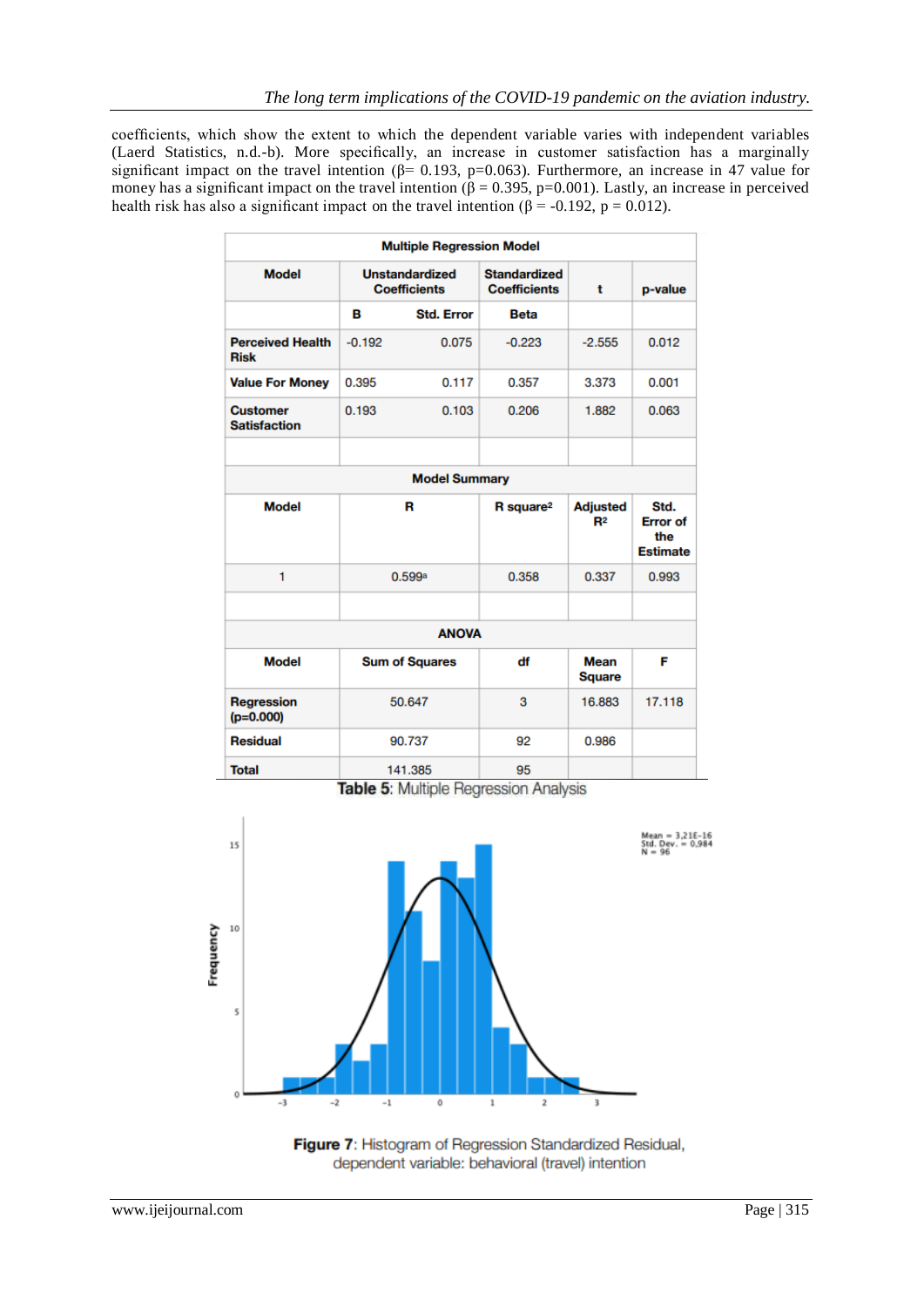## **7. Conclusion & Recommendations**

#### **7.1 Discussion**

The COVID-19 effect in the aviation context is a relatively new topic and only a little research has been conducted so far on the impact of industry-wide adopted safety measures on passengers´ willingness to fly. Taking into account that the official pandemic outbreak has been declared approximately 14 months ago (AJMC, 2021), there is still a prevailing lack of knowledge and uncertainty inregards to the future evolution and impact of the crisis on the aviation sector. The main target of this thesis was to investigate the effect of COVID-19 diseaseand pandemic on the air traffic industry and provide an insight into the measures and strategies applied within the sector to survive the crisis. In addition, the impact of health risk perception, customer satisfaction and value for money was explored in terms of the travel intention. This research employed a quantitative research approach in form of an online experiment.

The manipulation worked out as planned and respondents were able to see the difference between the two advertised contents resulting in obtaining valuablefindings for the current research. From the convenience sample, 53% of respondents have already travelled with Emirates airline and therefore are familiar with the brand and its services to a certain extent. Based on the findings, from an average amount of seven trips per year in the pre-COVID-19 time a negative tendency since the pandemic outbreak can be observed, resulting in traveling only three times per year on average. The findings of theperformed research suggest that a rise in customer satisfaction and anticipated value for money can positively influence the intention to travel.

Therefore, in order to motivate potential passengers to use airline services in pandemic times an increased 50 attention should be paid to meeting their needs and justifying the price they pay for air transport. Considering the additional requirements for traveling by air these days and the resulting needfor flexibility in terms of last-minute rebookings and cancellations, as well as the important safety aspect of all passengers, a recommendation for the aviation sector is to further enhance the travel experience from the moment when a customer purchases a flight ticket. This would for instance include mastering the challenge of providing the most recent information on entry regulations to prevent passengers from cancelling their trip and the industry from losing both the profit and a potential customer. As further concluded by the current research, the active exposure of customers to safety measures incorporated in the daily operations of aviation have beneficial effects for their overall satisfaction level. This finding can motivate airlines to better promote and practice their safety procedures in order to have a satisfied customer base.Another result of the experiment is that with increasing health risk perceptionthe behavioral intention in regards to travel goes down. This allows for the conclusion that the perceived health risk connected to the COVID-19 disease isa major threat for the process of air connectivity resumption. It could also be concluded by the research that by promoting COVID-19 safety measures the health risk perception is unlikely to be reduced and they seem to be not convincing enough to create a feeling of protection and to achieve the desirable outcome for the industry, such as to sell an airplane seat.

Accordingly, these findings might serve as an incentive for the aviation sectorto initiate research on new strategies other than promoting safety measures that would minimize or completely eliminate the current form of health risk perception when traveling by air until the disruptive pandemic period is over. 51 Subsequently, since the investigation has also revealed that an exposure to safety measures does not lead to a growth of the anticipated value for money, there is a need for further studies on implementing pricing strategies with an emphasis on how to create additional value in crisis situations like a pandemic.One of the limiting factors of the research is that the mean age of participants lies at 23. In addition, to allow for a generalization of findings it would be favorable to collect more responses from e.g., people of higher age and with an education degree higher than high school. It would be interesting to investigate how older generations perceive traveling by air in pandemic times. The results of this thesis might be mainly useful for people involved in the aviation sector and related industries, but also for the general audience interested in how COVID-19 has restructured the airline operations and the usual travel experience. Any future research on this topic might encounter further implications of the COVID-19 crisis for the aviation industry and ways how to effectively deal with it. In the aviation context, a similar research might be performed on the differences between advertising strategies of low cost andfull-service carriers or on how to best make use of marketing and advertising as a crisis management tool in pandemic times.

## **7.2 The chances of the aviation sector for recovery based onregion**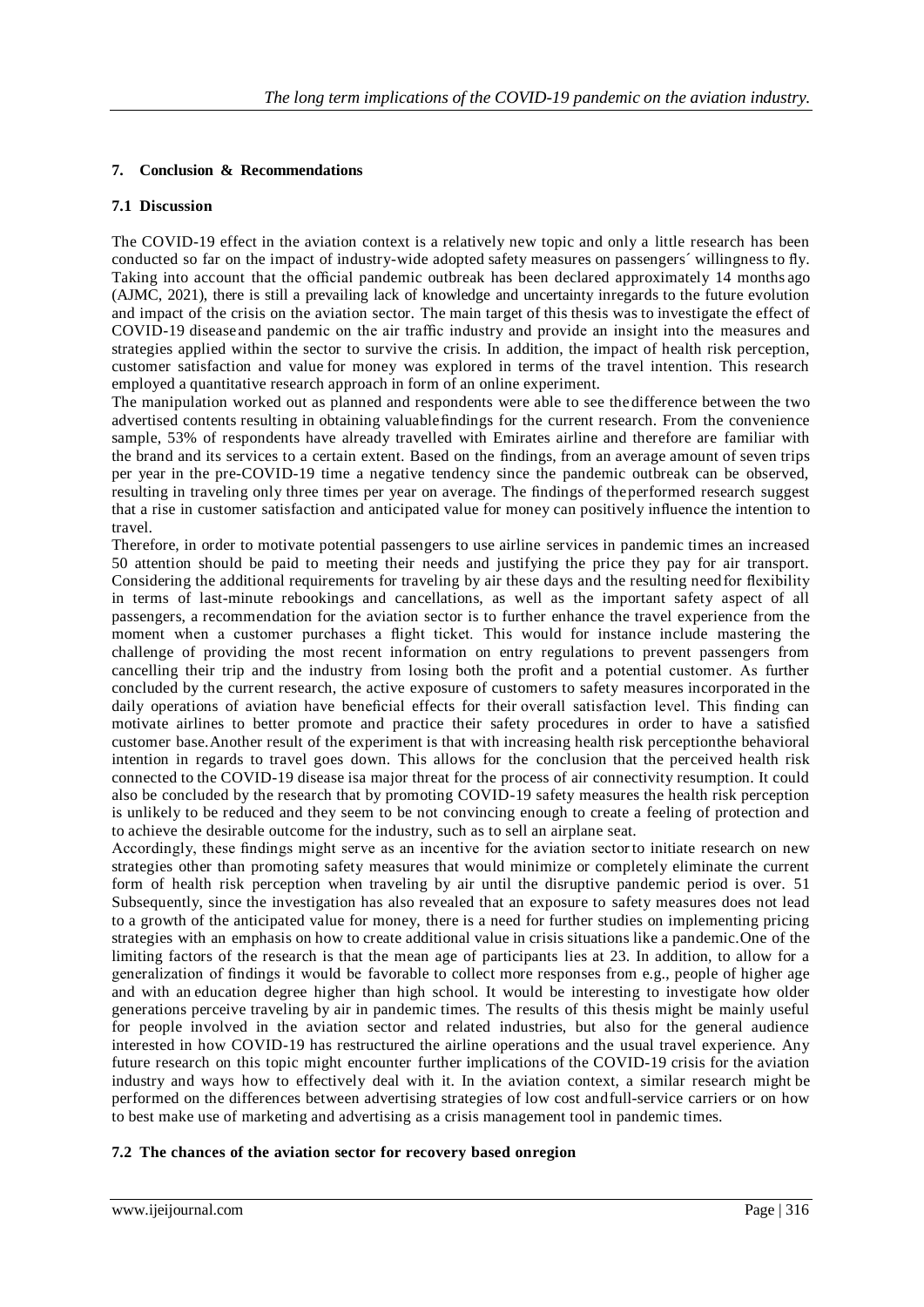The chances for recovery depend mainly on the geographic area and market conditions (IATA, 2020). The Aviation Industry Leaders Report of 2021 by KPMG(2021) foresees that the strong market position of North American airlines increases its probabilities of regaining the precovid stage (KPMG, 2021). In case of Europe, forecast of IATA (2020) indicates a step-by-step recuperation process, being a subject to possible extensions of travel restrictions (IATA, 2020). However, the 52 fact that this market used to experience over-capacities and rely mainly on international traffic might hinder its rebound process (KPMG, 2021). The Asia-Pacific airline sector has been the first one to be hit by the crisis but has also been able to initiate its journey to betterment early enough. This process is supported by the prompt rebound of important domestic markets like China (KPMG, 2021). Before the coronavirus pandemic has reached the Middle East aviation market, it has been in the phase of capacities reduction. This sector is highly dependent from international connections which might slow down the recovery process (IATA, 2020). The operations of Latin American aviation have been encountered with difficulties already in the pre-pandemic time. The weaknesses in the performance have been further deepened by the crisis and any kind of betterment is estimated totake more time (IATA, 2020).

## **7.3 Future Outlook for the Aviation Industry**

The year 2021 is expected to become the long-expected turning point in the COVID-19 crisis. The chances for the aviation industry to quickly recover from the crisis have been hindered by mainly by two essential elements. These are the constantly changing restrictive measures that vary by country and the notable decline in passenger confidence (IATA, 2020). At this point of time, there is still a lot of uncertainty remaining on the duration of the coronavirus crisis. Experts frequently address the consequences of the pandemic to have long-term effects (Hotle & Mumbower, 2021). The estimated time of recovery will depend on each country, as suggested by Gudmundsson, Cattaneo and Redondi (2021). This is mainly because of the variety in adopted measures and the individual pre-crisis stage (Gudmundsson et al., 2021). The already initiatedseries of right-sizing across airline fleets is expected to continue. New business models need to be designed by airlines due to a significant change in passenger profiles (Forsberg, n.d.). From the 53 point of view of most airlines and as per IATA estimations, the aviation sector recovery is forecasted to be achieved earliest by the year 2024. A major implication of the coronavirus pandemic on the aviation industry has been the movement towards short and medium-haul flights. In the process of retiring aircrafts, this new trend will influence the decision on which aircrafts should be kept with the emphasis on their size. It can be expected that airplanes of smaller size will be preferred in comparison to those of large capacities (IATA, 2020). As suggested by Dube, Nhamo and Chikodzi (2021), airport facilities should be able to perform

COVID-19 testing. The is also a call for the synchronization of precautionary guidelines that can be collectively referred to. Generally, all measures targetedat the detection of the virus and at protecting the health of passengers are welcomed (Dube et al., 2021). Questions are arising on how the new normality in the world of aviation might look like and in how far airlines can contribute with their actions to recover the travel demand. Based on a forecast of a post-covid outlook, protective measures in context of COVID-19 and certain limitations of air travel will prevail for a while, just as usual airport security procedures that have to be followed in order to board a flight (Boston Consulting Group, 2020). The outlook on the aviation industry recovery from COVID-19 shock points out certainly bigger losses and a much worse scenariothat it was in the case of comparable events in the past. Apart from the inevitable periods of economic downturn resulting in depression and recession, the aviation sector has already been forced to adopt some of the new trends into its daily working structure. For example, aviation has not been excepted from the trend of switching to home office mode. (Boston ConsultingGroup, 2020) The new normal will challenge the entire aviation industry to reconsiders its operations and models. The future is expected to be determined by a more customer-centric approach with increased focus on sustainability (Forsberg, n.d.). 54 Closure of unprofitable segments and adjustments made to the cost structure will be crucial. The crisis will have mostly likely taught the air traffic sector how to respond and deal with sudden demand changes (Forsberg, n.d.). Tabares (2021) claims that a virus-free airport is fundamental for a safe travel experience. An improved preparedness for pandemic situationsmight protect the industry from experiencing scenarios of equal severity. He also suggests that the crisis will trigger the need for stricter airport controls for the purpose of identifying the virus, which can be significantly enhanced by the adoption of advanced technology (Tabares, 2021). According to Adrienne, Budd and Ison (2020), coordination and good time management in regards to resuming operations under the circumstances imposed by the COVID-19 pandemic will be a major challenge (Adrienne et al., 2020). In the process of understanding the new customer behavior, airlines might focus more on creating personalized offers in order to motivate people to fly. They might be able to persuade a potential traveler by promoting an innovative concept featuring COVID-19 safety measures. Overall, the values of an airline might need to be strengthen (Forsberg, n.d.).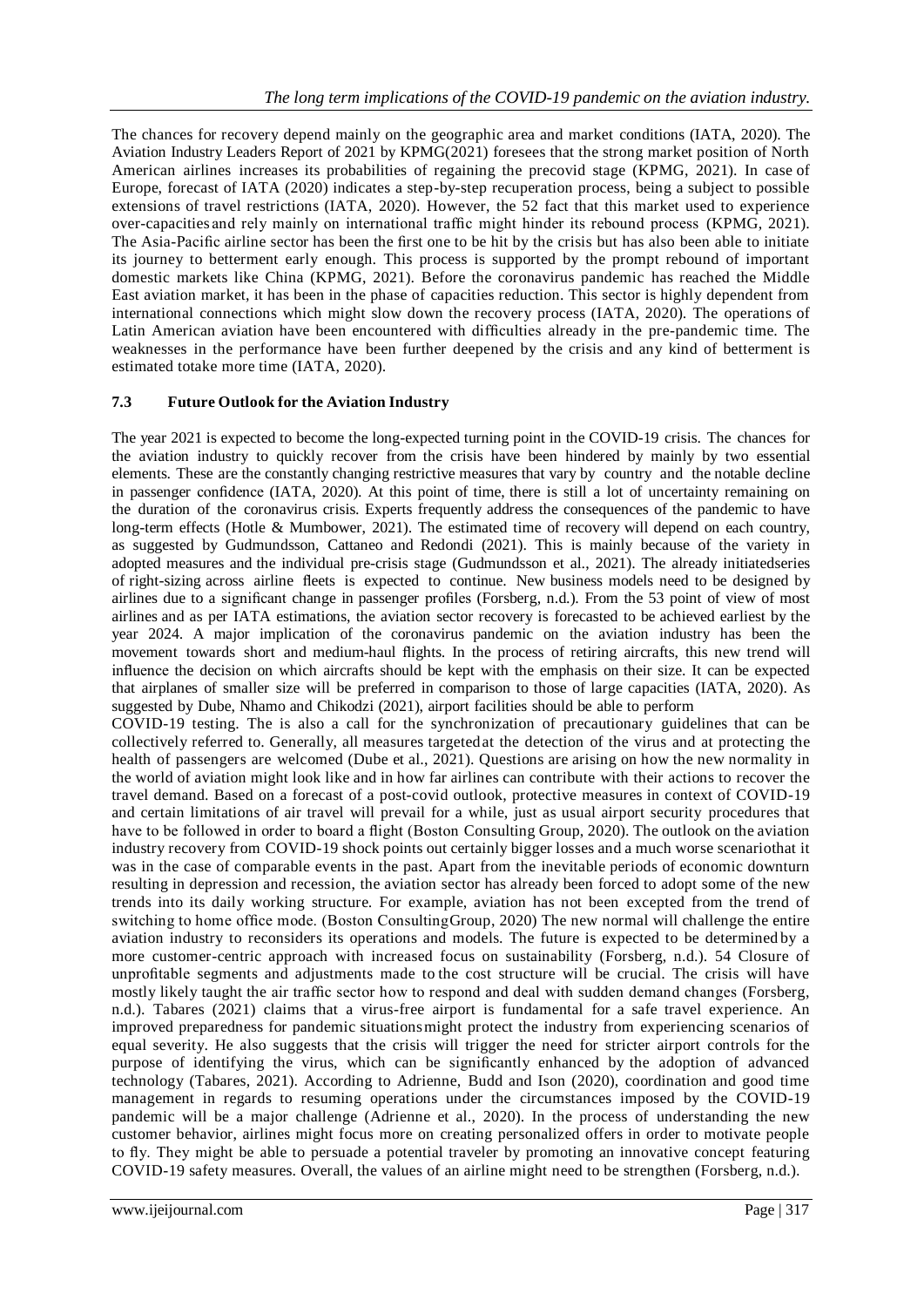# **6 Bibliography**

Air Transport Action Group. (2014, April). Aviation Benefits Beyond Borders. https://aviationbenefits.org/media/26786/ ATAG AviationBenefits2014 FULL LowRes.pdf

Poonam, M. (2020). Aviation and Post Pandemic COVID-19-Impact and Strategies. SF Journal of Aviation and Aeronautical Science, 2(1), 1-5. https://scienceforecastoa.com/Articles/SJAAS-V2-E1-1013.pdf

USF Center for Urban Transportation Research. (2020, October). Impact of COVID-19 on Travel Behavior and Shared Mobility Systems. https://scholarcommons.usf.edu/cgi/viewcontent.cgi? article=1253&context=cutr\_nctr

Fischer, I., Avrashi, S., Oz, T., Fadul, R., Gutman, K., Rubenstein, D., Kroliczak, G., Georg, S., & Glöckner, A. (2020). The behavioural challenge of the COVID-19 pandemic: indirect measurements and personalized attitude changing treatments (IMPACT). Royal Society Publishing, 7, 2-19. https://royalsocietypublishing.org/doi/pdf/10.1098/ rsos.201131

Monmousseau, P., Marzuoli, A., Feron, E., & Delahaye, D. (2020). Impact of Covid-19 on passengers and airlines from passenger measurements: Managing customer satisfaction while putting the US Air Transportation System to sleep. Transportation Research Interdisciplinary Perspectives, 7, 1-11. https://doi.org/10.1016/ j.trip.2020.100179

European Commission. (2020, June). COVID-19, tourist behaviour, jobs and policy options. https://ec.europa.eu/jrc/sites/jrcsh/files/ jrc121263\_policy\_brief\_covid-tourist\_behaviour.pdf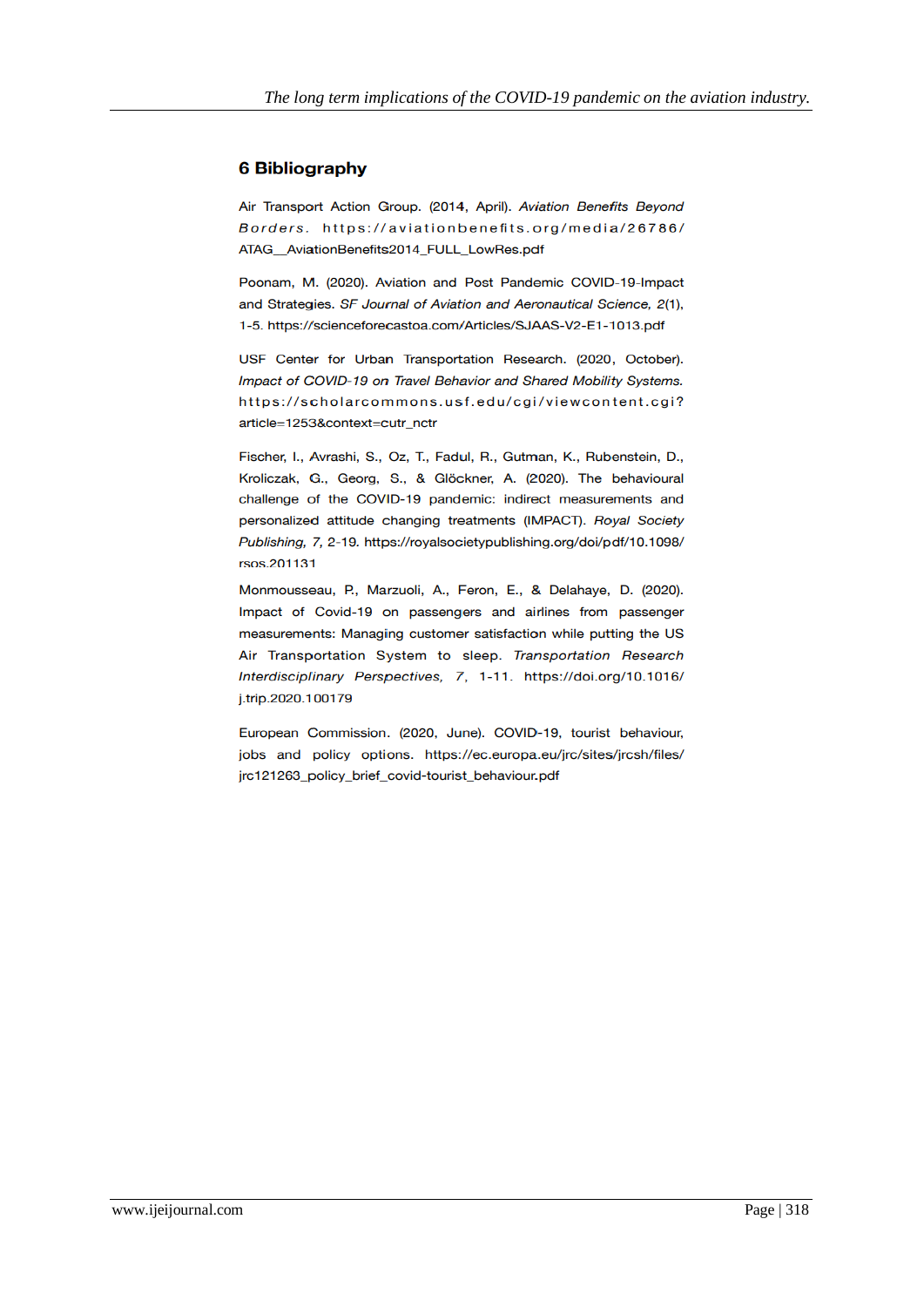IATA. (2020, November 24). Economic Performance of the Airline Industry. https://www.iata.org/en/iata-repository/publications/ economic-reports/airline-industry-economic-performance--november-2020---report/

Bielecki, M., Patel, D., Hinkelbein, J., Komorowski, M., Kester, J., Erbrahim, S., Rodriguez-Morales, A. J., Memish, Z. A., & Schlagenhauf, P. (2020). Air travel and COVID-19 prevention in the pandemic and peri-pandemic period: A narrative review. Travel Medicine and Infectious Disease, 39, 1-11. https://doi.org/10.1016/ j.tmaid.2020.101915

Bouwer, J., Krishnan, V., & Saxon, S.(2020, November 5). Will airline hubs recover from COVID-19? McKinsey & Company. https:// www.mckinsey.com/industries/travel-logistics-and-infrastructure/ourinsights/will-airline-hubs-recover-from-covid-19#

Coates, E. (2021). The true cost of the COVID-19 crisis for aviation: Its people. International Airport Review. https:// www.internationalairportreview.com/article/153359/true-costcovid-19-crisis-aviation-people/

Abdullah, M., Dias, C., Mullen, D., & Shahin, M. (2020). Exploring the impacts of COVID-19 on travel behavior and mode preferences. Transportation Research Interdisciplinary Perspectives, 8, 1-13, https:// doi.org/10.1016/j.trip.2020.100255

Truong, D., & Truong, M. D. (2021). Projecting daily travel behavior by distance during the pandemic and the spread of COVID-19 infections -Are we in a closed loop scenario? Transportation Research Interdisciplinary Perspectives, 9, 1-14. https://doi.org/10.1016/ j.trip.2020.100283

Neuburger, L., & Egger, R. (2020). Travel risk perception and travel behaviour during the COVID-19 pandemic 2020: a case study of the DACH region. Current Issues In Tourism, 24(7), 1003-1016. https:// doi.org/10.1080/13683500.2020.1803807

Oliver Wyman - A Marsh & McLennan Company. (2020). Glimpses of recovery. https://www.oliverwyman.com/content/dam/oliver-wyman/ v2/publications/2020/jun/Glimpses%20of%20Recovery%20-%20Traveler%20Sentiment%20Survey%20Edition%201.pdf

Boston Consulting Group. (2020, March). The Post-Covid-19 Flight Plan For Airlines. https://image-src.bcg.com/Images/BCG-The-Post-COVID-19-Flight-Plan-for-Airlines-Mar-2020\_tcm9-242718.pdf

ICAO. (2019). Aviation Benefits Report. https://www.icao.int/ sustainability/Documents/AVIATION-BENEFITS-2019-web.pdf